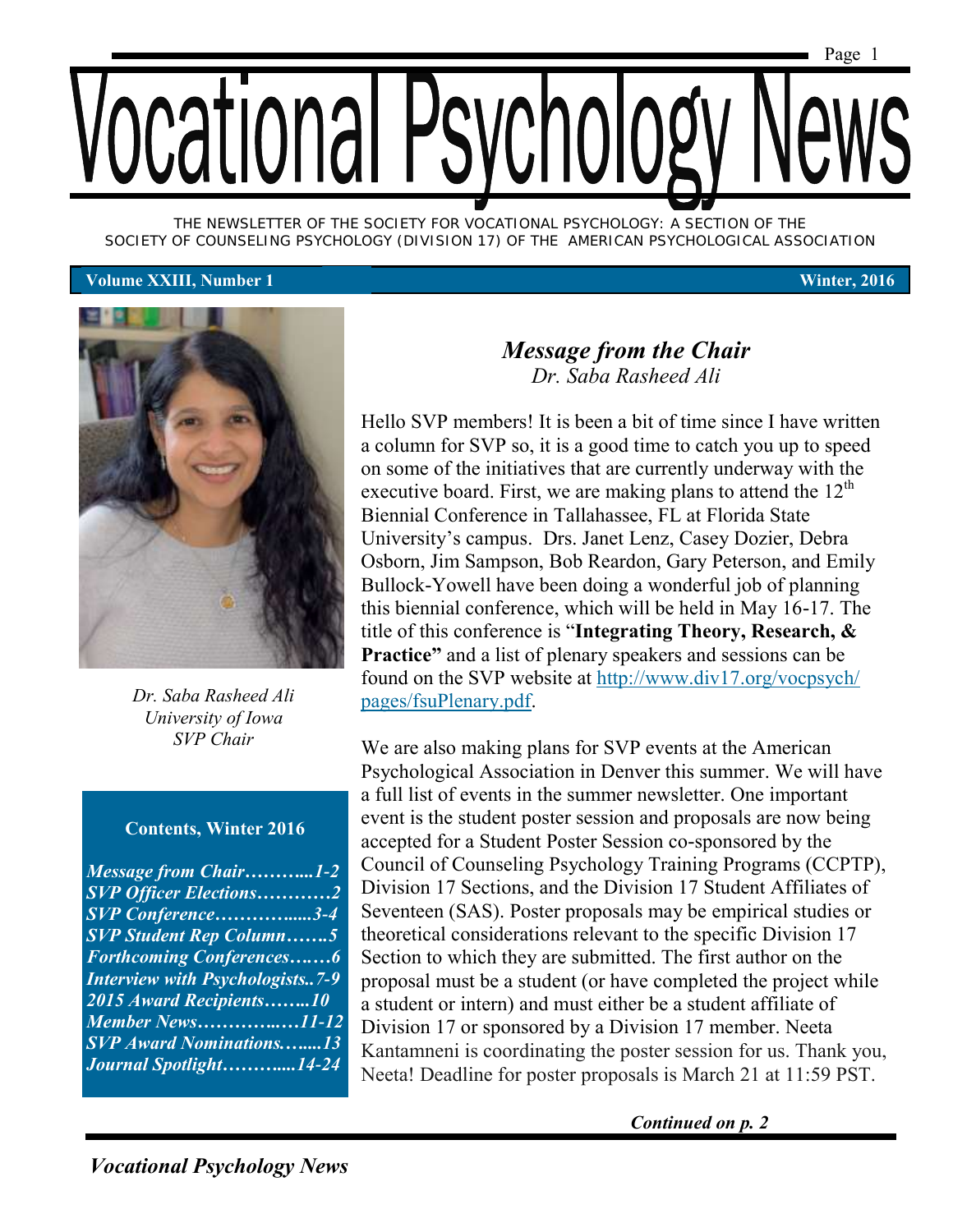Page 2

#### *Continued from p. 1*

Also, please see the announcement for Distinguished Professional Award, Early Career Award, and Student Research Awards. We would love to have folks submit nominations early this year so we make sure to honor the contributions of our members at the SVP meetings in Denver. Finally, I would like to mention the winners of the 2015 awards-we honored two distinguished professionals for their many contributions to Vocational Psychology, Conseulo Arbona and Ellen Hawley McWhirter and the student research award winners, Anna Praskova and Blake Allan. Congratulations to these deserving award winners!!!

Thanks to all the board and SVP members for their work this year! Saba Rasheed Ali

## **2016 SVP Officer Elections**

#### **Call for SVP Chair Elect and Treasurer Officer Nominations**

We seek nominations for a new Chair Elect Officer for the SVP Executive Board. The term for Patrick Rottinghaus as Chair-Elect will expire in August of 2016. when he takes on the ne role of Chair. PWe also seek nomination for a new Treasurer as Marie Hammond;s term will expire in August. Please nominate yourself or colleague for these important section offices. In accordance with our by-laws, this is an elected office. Nominees must be members of the section, commit to attending APA and periodic conference call meetings, and desire to act as a steward for, and to contribute to, the ongoing development of the section. Please forward all nomination letters and a current CV of the nominee by **May 1, 2016** to:

> Sue Whiston, Ph.D. Email: swhiston@indiana.edu

#### **Call for SVP Student Representative Nominations**

We seek nominations for a new student representative to the SVP Executive Board. There are two student representatives and the term for Ellie Castine expires in August of 2016 The student representative is an active member of the board who is able to make a two year commitment to attend the annual APA convention and to participate in the SVP executive board meetings both at APA and on conference calls (approximately 4-6 calls of one hour each) throughout the year. The student should also demonstrate an interest in becoming actively involved in section activities and in encouraging the involvement of other student members. Faculty are encouraged to nominate interested students. If you are a student interested in serving SVP in this capacity for a two-year term, please ask a faculty member to nominate you. Nominators should address leadership abilities, commitment to vocational research and/or practice, and interest in the position. Please include the nominee's current CV along with the letter. The student representative is selected by the SVP Executive Board and will commence responsibilities in August 2016 Please forward all nominations by **May 1, 2016** to:

> Sue Whiston, Ph.D. Email: swhiston@indiana.edu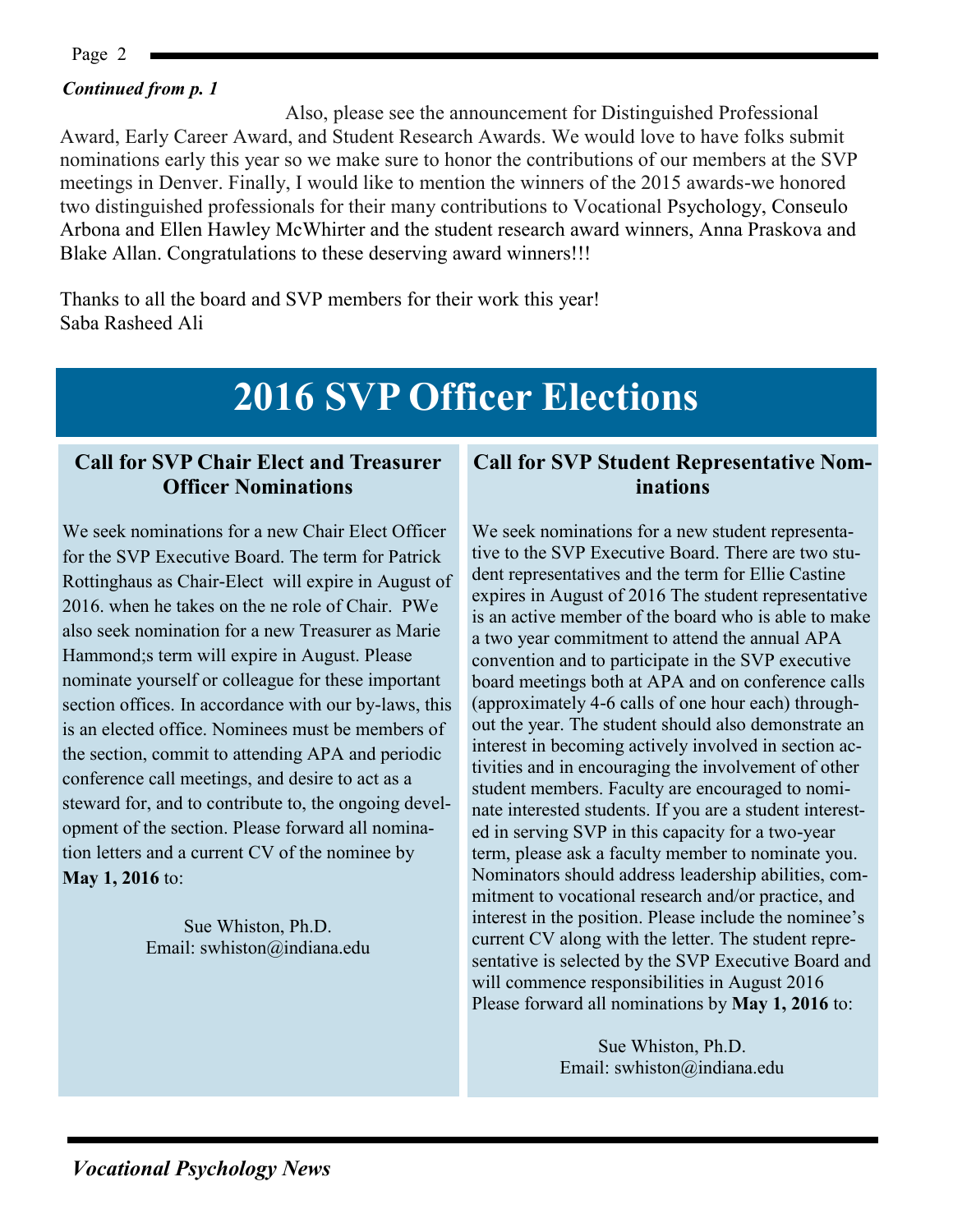**2016 Society for Vocational Psychology (SVP) Conference Integrating Theory, Research, and Practice**

The SVP Conference Committee is pleased to welcome you to Florida State University in Tallahassee, Florida, to attend the 2016 Conference May  $16^{th}$  &  $17<sup>th</sup>$ . We have an exciting line up of plenary sessions, program presentations, roundtables, and poster sessions, highlighting theory, research, and practice. Participants will also have a chance to visit Florida State's world class Career Center, which models the integration of theory, research, and practice. The conference plenary sessions, program presentations, and roundtables will be held in the heart of the Florida State University campus in the Dunlap Success Center (DSC; [www.getcampusmaps.com/florida](http://www.getcampusmaps.com/florida-state-university/dsc-dunlap-success-center/) [-state-university/dsc-dunlap-success-center/\)](http://www.getcampusmaps.com/florida-state-university/dsc-dunlap-success-center/) and the Student Services Building (SSB).



The Monday night reception and more than 20 poster sessions will be held at the University Center Club Ballroom overlooking FSU's football stadium.



Housing is available at the Doubletree Hilton in downtown Tallahassee, overlooking Tallahassee's Chain of Parks. If you contact them, please let them know you are attending the conference.

*Continued on p. 4*



On-campus housing is available in Ragans Hall, a short walk from the conference venues, for \$44.00 per night; these are suites with private beds, shared living, kitchen space, and 2 bathrooms per suite; 3-4 bedrooms per suite. For early arrivals on Sunday, May 15th, we are offering an option to hike (weather permitting) in the St. Marks National Wildlife Refuge ([http://www.fws.gov/refuge/st\\_marks/\)](http://www.fws.gov/refuge/st_marks/) led by an experienced member of the Florida Trail Association. The hike will be followed by a casual "dutch treat" dinner at a local waterside restaurant. Contact the conference chair at  $\text{lenz}(\hat{\omega})$  fsu.edu to put your name on the list for one or both of these events. There are also a variety of sites to visit in the Tallahassee and surrounding areas.



Check Tallahassee and surrounding airports for flight options. Jacksonville is only a 2 ½ hour drive from Tallahassee. If you want to visit the Gulf Coast beaches, you can fly into the Northwest Florida Beaches International Airport, located in Panama City, Florida, [http://www.iflybeaches.com/.](http://www.iflybeaches.com/) This airport is 2 hours from the conference location. We look forward to welcoming you to Tallahassee and the Florida State University campus. See you in May!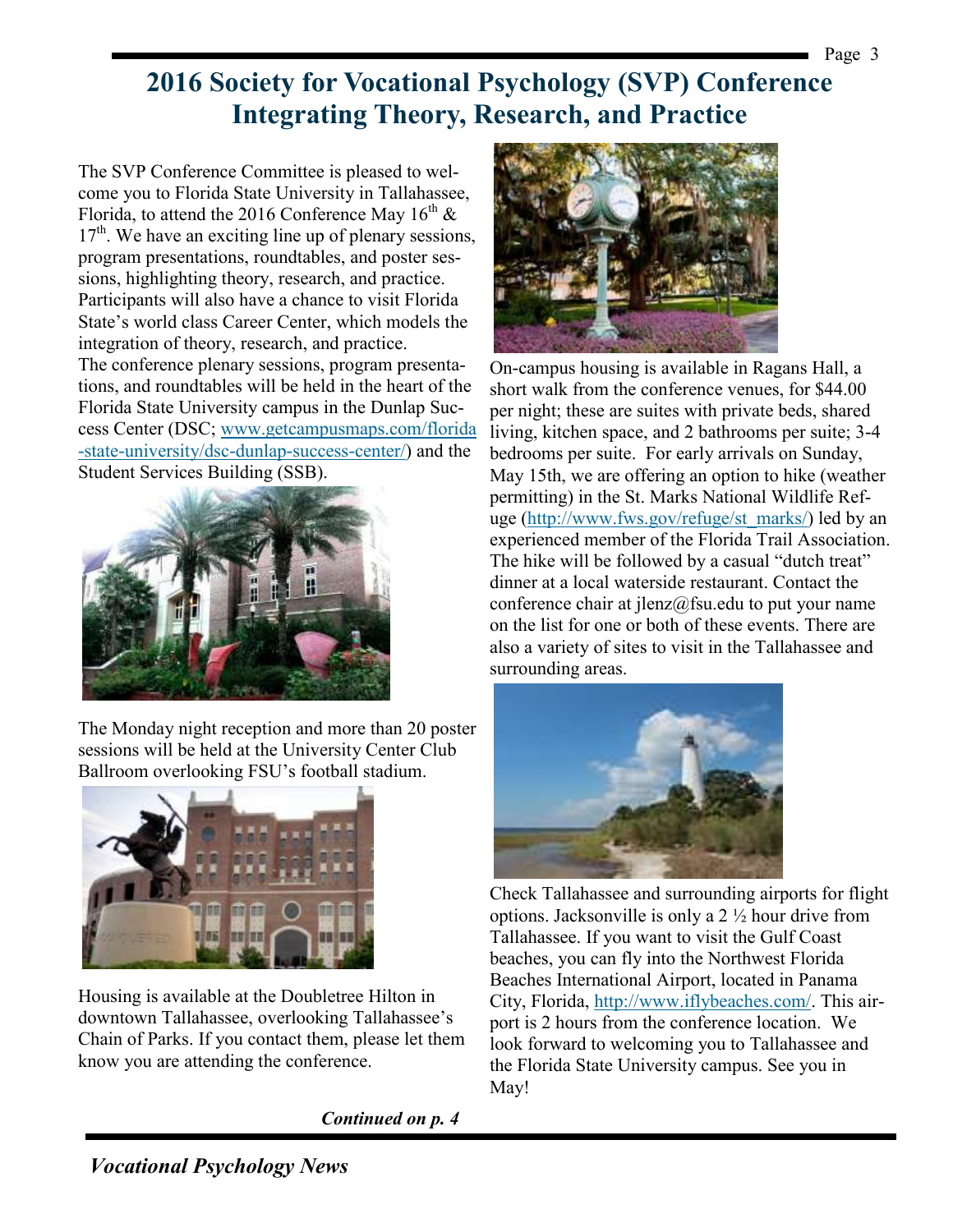Page 4 *Continued from p. 3*



#### **Top Ten Things to Do in and Around the Tallahassee Area**

- 1. Visit downtown museums, the Museum of Florida History, [www.museumoffloridahistory.com/,](http://www.museumoffloridahistory.com/) the Knott House Museum and the John G. Riley House & Museum, [http://rileymuseum.org/site/.](http://rileymuseum.org/site/)
- 2. Visit the capitol of the  $4<sup>th</sup>$  largest state in the U.S. which was established in 1824, [www.visitfloridacapitol.com.](http://www.visitfloridacapitol.com) This downtown site includes both the old and new capitol buildings.
- 3. Explore Cascades Park, [http://discovercascades.com/,](http://discovercascades.com/) which offers a variety of outdoor and recreational amenities, including a state-of-the-art amphitheater, interactive water fountain, and children's play area, and miles of multi-use trails.
- 4. Visit Mission San Luis, [https://www.missionsanluis.org/index.cfm,](https://www.missionsanluis.org/index.cfm) a national historic landmark that provides a look at Spanish colonial life from the  $17<sup>th</sup>$  century.
- 5. Check out the Tallahassee Museum, [http://tallahasseemuseum.org/,](http://tallahasseemuseum.org/) a 52-acre outdoor museum that tells the story of Florida's natural and cultural history. The museum includes a zip line and adventure course, which allows visitors to explore the natural beauty from high in the trees.
- 6. Explore beautiful Maclay Gardens State Park, [http://www.floridastateparks.org/maclaygardens/,](http://www.floridastateparks.org/maclaygardens/) which contains a series of ornamental gardens planted in 1923; the gardens include a picturesque brick walkway, a secret garden, a reflection pool, a walled garden, and hundreds of camellias and azaleas.
- 7. South of town visit the world famous Wakulla Springs, [http://www.floridastateparks.org/](http://www.floridastateparks.org/wakullasprings/) [wakullasprings/,](http://www.floridastateparks.org/wakullasprings/) one of the largest and deepest freshwater springs in the world. Daily guided riverboat tours are available for a small fee. Canoe or kayak on the Wakulla River. Canoes and kayaks are available for from T-n-T Hide-a-Way Rental,<http://tnthideaway.com/> for trips on the river.
- 8. Slightly farther south of town is Tallahassee is the St. Marks Historic Railroad State Trail, which leads to the coastal town of St. Marks. The trail is suitable for cycling or walking. Bicycles are available for rental nearby at The Great Bicycle Shop, 3624 Woodville Hwy., [http://www.greatbicycle.com/.](http://www.greatbicycle.com/)
- 9. Explore the beautiful St. Marks National Wildlife Refuge. Visitors can drive through the park, as well as take hikes, [http://www.fws.gov/refuge/st\\_marks/.](http://www.fws.gov/refuge/st_marks/) Wildlife (including alligators!) and a variety of birds can be seen in their natural habitat.
- 10. A little farther south and to the west (1  $\frac{1}{2}$  to 2 hours) you can enjoy Florida's beautiful Gulf Coast, (often called the forgotten coastline because it is such a hidden treasure, [http://](http://www.forgottencoastline.com/) [www.forgottencoastline.com/\)](http://www.forgottencoastline.com/), home to some of the world's most beautiful beaches, including St. George Island, Mexico Beach, and Cape San Blas.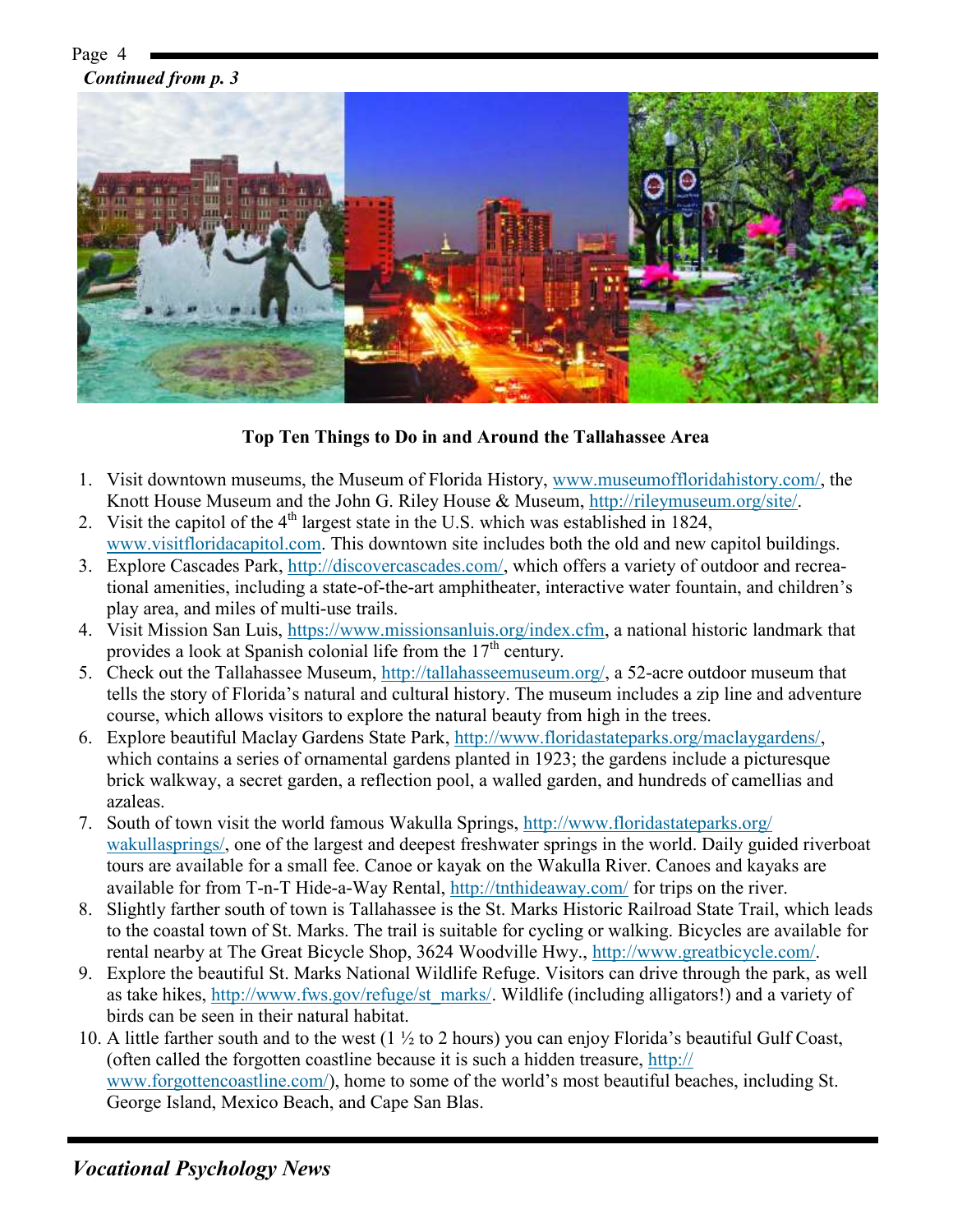#### *Message from SVP Student Representatives*

#### *Ellie Castine & Brittan Davis*

Greetings from your SVP Student Representatives! There are numerous benefits for graduate students within SVP, including graduate student awards when funding is available, and sponsorship for poster sessions at the annual APA Convention. If you know of any graduate students interested in vocational or career-related psychology, please encourage them to join our society! To join SVP as a Student Affiliate, one must first be a member of APAGS (www.apa.org/apags) or Division 17 SAS (www.div17.org/students/ student-affiliates-of-17). Once that is complete, go to the membership section of the SVP website to become a student affiliate (http://www.div17.org/vocpsych/pages/ membership.htm).

There are also several opportunities coming up for students. SVP will be seeking a new graduate student representative to serve as the Student Representative to the SVP board. This is an excellent opportunity to gain experience and connect with professionals in the field. Also, SVP will be accepting poster submissions for the SVP Social at the upcoming APA Convention in Denver. Please read below to find out more about these opportunities!

We are both grateful that we joined SVP, as it has allowed us to meet so many wonderful experts in the field in addition to fellow students with similar interests. We hope to see you at the Biennial Conference and look forward to getting all of the students together in Tallahassee!



Page 5

*Ellie Castine, M.A. Boston University*



*Brittan L. Davis, M.Ed. Cleveland State University*

#### **SVP LISTSERV**

Stay up-to-date on the latest SVP news and developments join the SVP Listserve!

Simply send an email to the listserv administrator, Alexandra Minieri, at allieminieri@gmail.com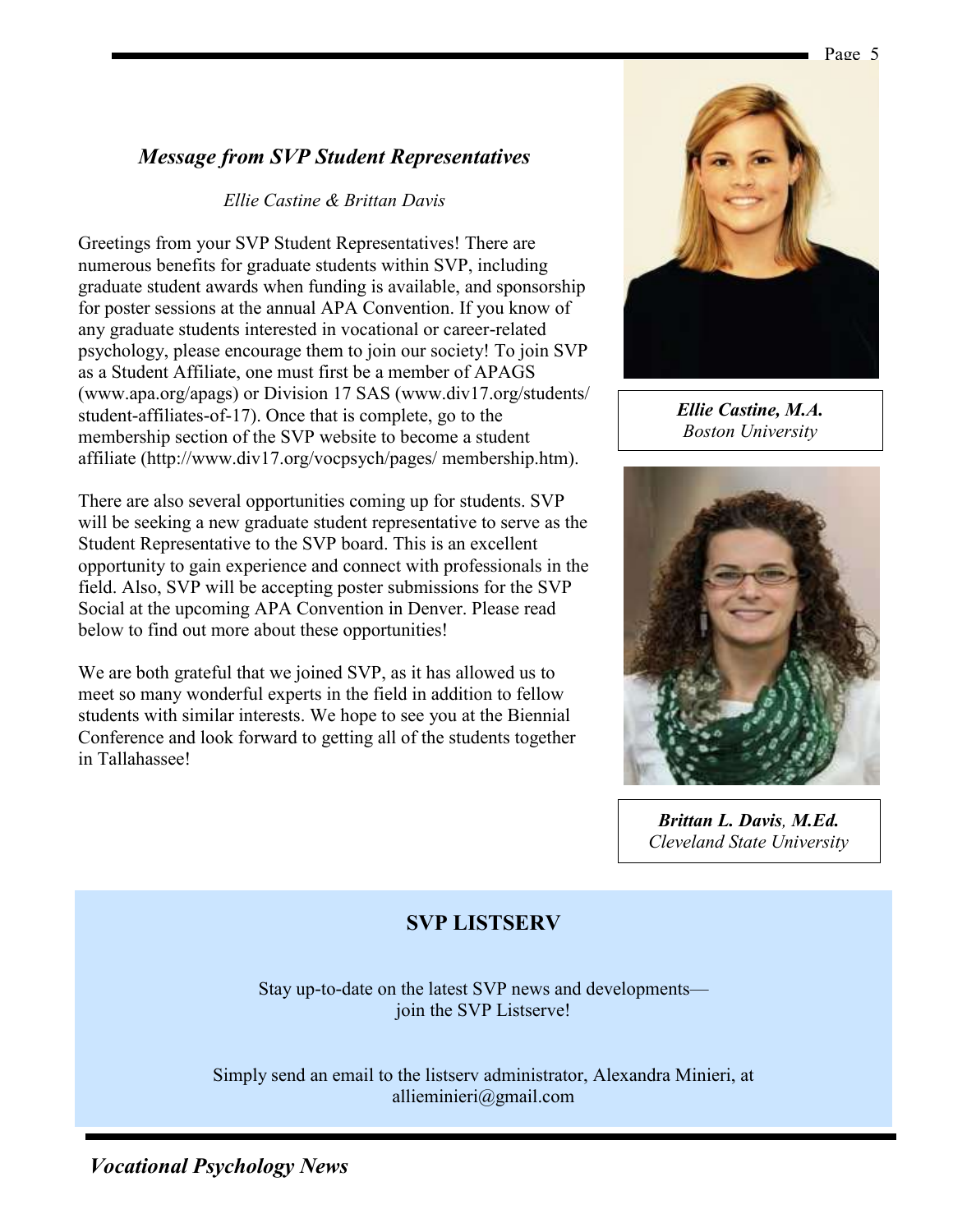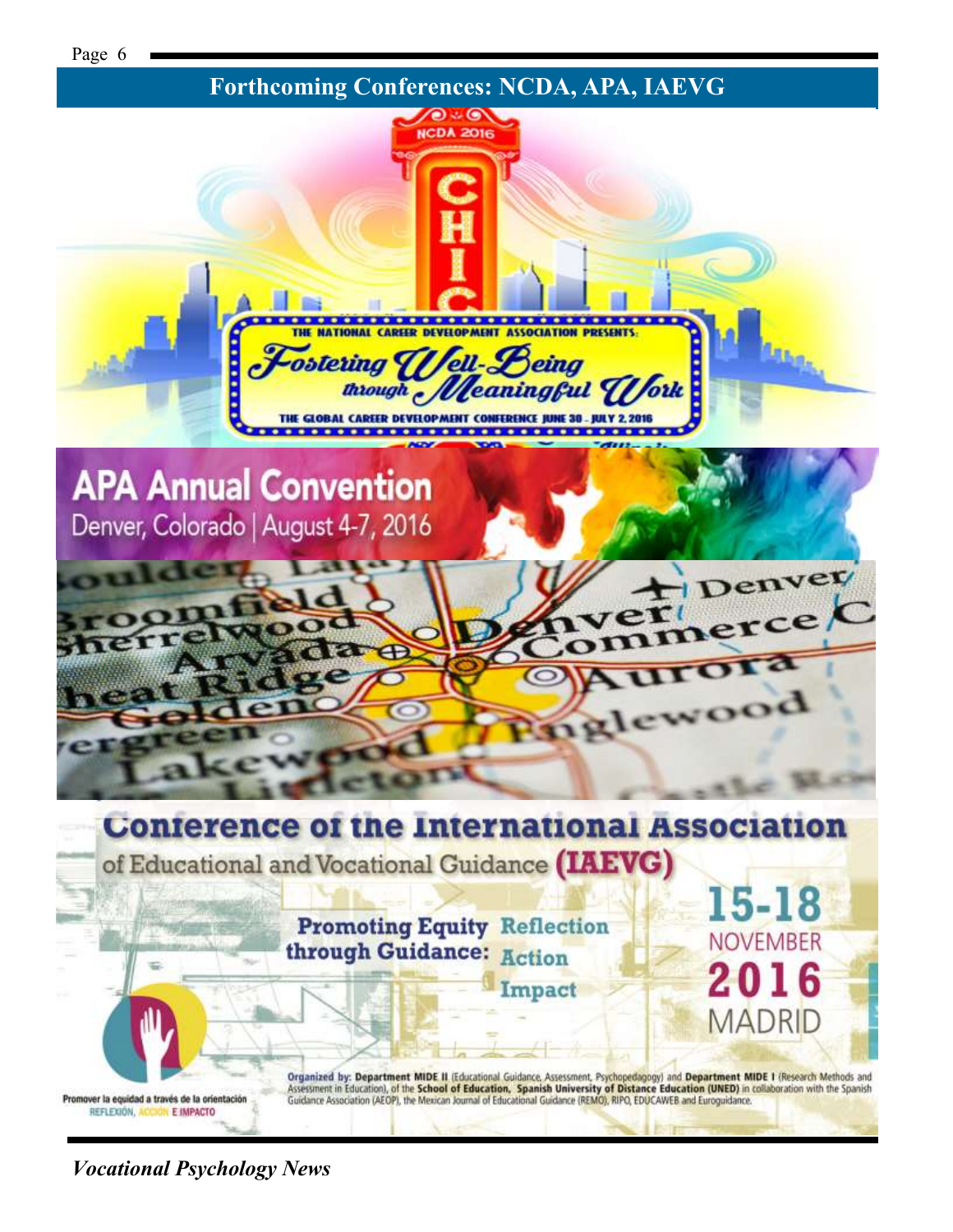#### *Interview with a Vocational Psychologist: Consuelo Arbona*

*Professor of Counseling Psychology, University of Houston*

*How did you become interested in vocational psychology, and in particular, what led to your interest in work/career-related concerns of racial and ethnic minorities?*

My career path has taken a few twists and turns. I started my postsecondary education at the College of New Rochelle, in the outskirts of New York City, as an economics major. At the time, I was motivated by my fondness for numbers and the goal to complete a degree that would lead to secure employment, maybe in accounting. A junior year abroad studying art, history and literature at the University of Madrid, Spain opened my eyes

to the liberal arts, psychology and the importance of finding meaning in educational and career pursuits. Upon my return to New Rochelle as a senior, my will to pursue economics and accounting had evaporated, the need to secure employment had not. In two 18-credit semesters I completed a second major in education to become a school teacher. After some more travelling and one year in Hartford, Connecticut working as an elementary school bilingual teacher, I returned to Puerto Rico. Without ever having taken a psychology course in college, on my own, by then I had read most of Freud's works followed by Victor Frankl, Piaget, Karen Horney and Karl Jung's original writings. Fascinated by psychology, but not sure what to do with it, in Puerto Rico I found part-time work in a community agency called ASPIRA teaching English and Math to Vietnam war veterans, who were getting ready to take the SAT to pursue post-secondary education. ASPI-RA, which in Spanish means to aspire, was founded in 1961 in New York City by Dr. Antonia Pantojas to address the high drop-out rate and low educational attainment of Puerto Rican immigrant youth in New York. While I was working as a part-time teacher, ASPIRA in Puerto Rico received a federal grant to develop a program to organize after-school clubs in low-income residential communities in the San Juan area to foster high-school students' educational attainment, career development and leadership skills. I had the good fortune to be recruited to spear-head that effort. It was in ASPIRA, reading the proposal for the program I was tasked to implement, that I discovered counseling and career development; disciplines that combined two fields that I immensely enjoyed, education and psychology! In no time I enrolled in the Master's program in Counseling at the University of Puerto Rico, where I became familiar with Rogers' approach to counseling, the behaviorists and career development theories from Osipow's, Super's and Holland's perspectives. It all made so much sense! It was a great experience to have the opportunity to immediately apply what I was learning in graduate school in my work, and vice versa, to inform my academic work with the day-to-day experiences I had with the challenging, zestful, witty teenagers I was working with.

But, all good things at some point must end. I received my Master's degree, the federal grant ran its course, our teenagers graduated from high school… it was time to move on. By then, I did have a career plan, to work as a counselor in a post-secondary institution. (At the time, in Puerto Rico for the most part college counselors had master's degrees.) One of the universities I approached, did not have openings in their counseling department, but offered me the job of registrar. With the boldness that only youth confers, I accepted the head registrar's position in a 14,000 students' campus with no previous experience in higher education and only one week to learn everything I could from the departing registrar. Soon enough I realized that

*Continued on p. 9*

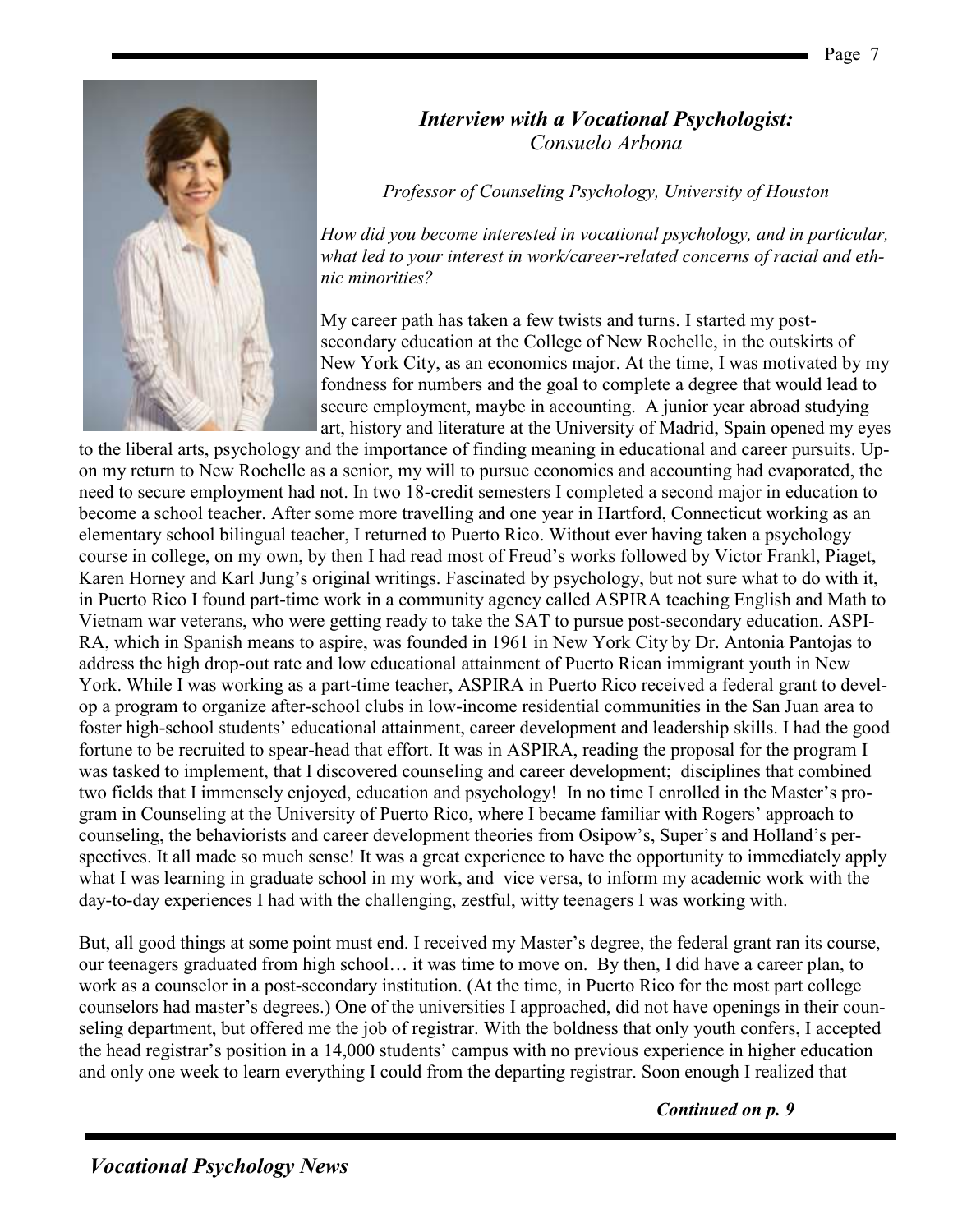Page 8

while administration was not for me, the academic side of the University setting was a great fit. And for that, I needed a Doctorate.

By the end of the second year as registrar, I was on my way to Madison Wisconsin to seek a PhD in Counseling Psychology. It was back in the U.S., under the guidance of Phil Perrone, where I started to cultivate my research interests in multi-cultural issues and vocational psychology. In my work at ASPIRA I had met students, both adults and adolescents, who had migrated back to Puerto Rico after growing up in New York City. Learning about their lives, the challenges they faced upon their return to the Island, which presented them with a very different context from fast-paced, liberal NYC, gave me a first glimpse of the importance of context in defining one's identity, ethnic, vocational, personal. As I engaged in the study of vocational issues among Hispanic immigrants as an assistant professor at the University of Houston, I grew convinced that the concept of vocational choice is predicated upon academic attainment. And, that the theoretical and empirical writings from the 1970s that implied, or explicitly stated, that members from some ethnic minority groups were intrinsically different from their majority counterparts in terms of aspirations for upward mobility and ability to delay gratification, were flatly wrong. Their contexts differed; what privilege afforded some groups, it denied others. Those ideas led to my interest in studying work/careerrelated concerns among racial and ethnic minorities. One of the great contributions of multiculturalism and feminism to career psychology has been to highlight the importance of contextual variables in understanding human behavior. Guided by the work of other researchers, I became interested in ethnic identity, career barriers, predictors of academic attainment, minority stress; constructs designed to capture the unique experience of ethnic minority youth as they make sense of their environment and pursue their aspirations. Topics that continue to motivate my work today.

#### *What do I know now that I wish I would have known when I was a student, you ask?*

Not much… I am not sure that the things that I believe I know now would have served me well in my days as a graduate student. Times have changed, contexts are different. What I knew then, served me well; and I continue to learn, with and from those around me, about how to forge paths in this ever changing brave new world we inhabit!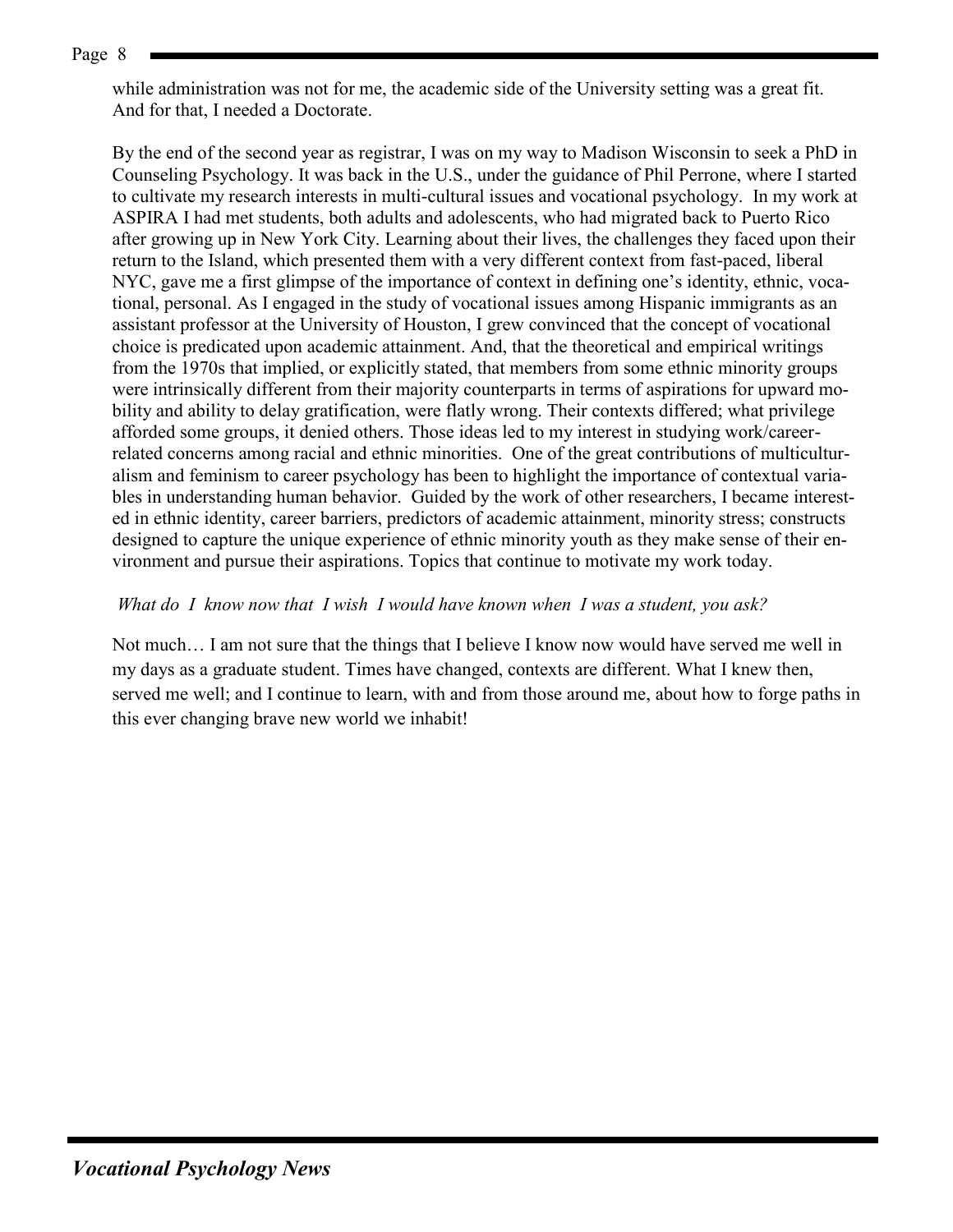#### *Interview with a Vocational Psychologist: Ellen McWhirter*

Ann Swindells Professor; University of Oregon.

*How did you become interested in vocational psychology, and in particular, postsecondary plans among Latino/a adolescents?*

As someone who utilizes social cognitive career theory, naturally I would have to say it was a combination of background contextual affordances and person inputs, and learning experiences, which in turn influenced my self-efficacy and outcome expectations, interests that emerged from these, and high proximal supports and low barriers to

translating goals into actions. Right? More specifically, some of the building blocks included early exposure to the Spanish language, a Catholic education that called attention to privilege, oppression, responsibility, and service, a semester in Mexico focused on the theology of liberation and sociopolitical development, and two post college years as an Arizona Head Start teacher. So with that set of experiences, who *wouldn't* want to study Latina/o adolescent vocational development? Education and work are among the primary vehicles through which people make meaning in their lives (whether that meaning is about survival, power, connection, and/or self-determination, as David Blustein has described so well). So for me this research is about understanding and facilitating that meaning-making and transformative process, for a heterogeneous group of young people with rich, wonderful cultural, linguistic, and familial assets, and who face a lot of daunting barriers as well.

*What do you know now that you wish you would have known when you were a student?* Life is long, and life is short. If you don't make the time to do it now, you probably won't make the time to do it later!

> **Have an interesting idea for a Guest Column for the Summer 2016 Edition of Vocational Psychology News?**

Please send your news, notes, and newsletter articles as a word document attachment to: Neeta Kantamneni at nkantamneni2@unl.edu

**Deadline for summer issue: 6/15/16**

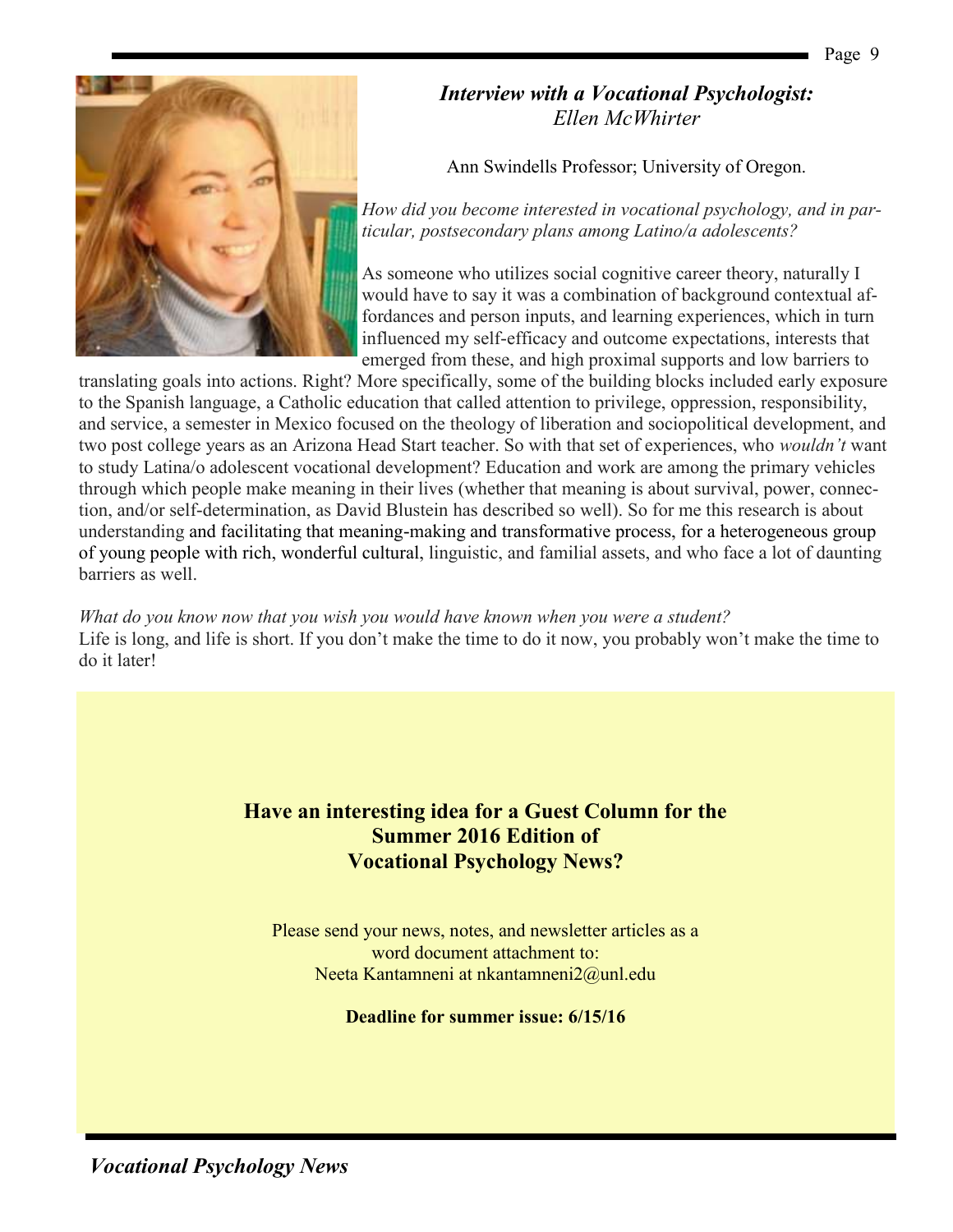

**Newsmakers** *Section Member News and Notes*



## **2015 SVP Award Winners**



#### **Congratulations to Dr. Consuelo Arbona and Dr. Ellen McWhirter for winning the 2015 SVP Distinguished Achievement Awards**

 Dr. Arbona is a professor at the University of Houston. Her research interests include issues of ethnic identity, minority stress and acculturation in relation to psychological adjustment and career development with a focus on Latina/o populations.

Dr. Ellen Hawley McWhirter is a Ann Swindells Professor at the University of Oregon. Her current research and scholarship are focused on Latina/o adolescents and factors that influence their postsecondary plans and school engagement.



#### **Congratulations to Blake Allan and Anna Praskova for winning the 2015 SVP Graduate Student Research Awards**



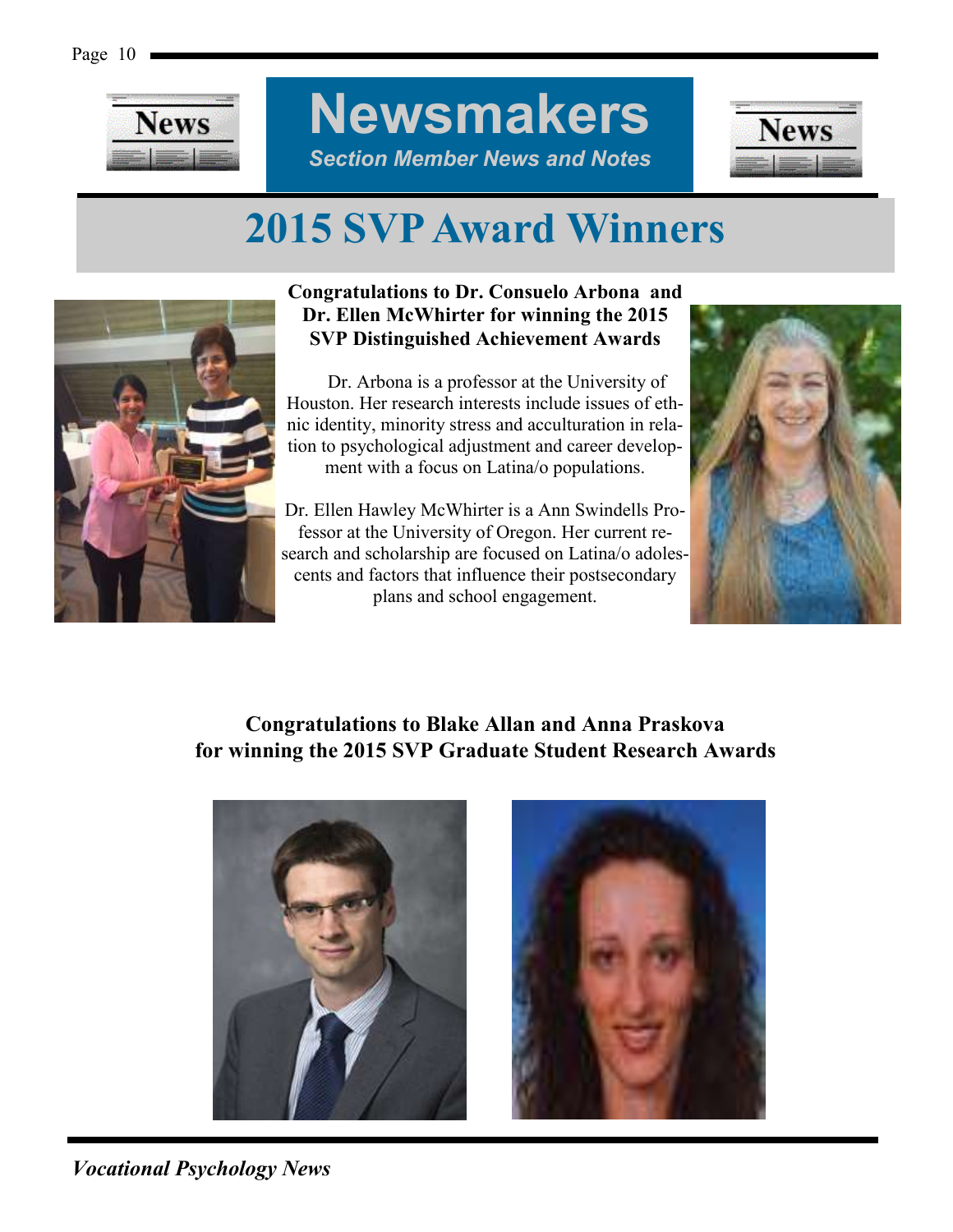

# **Newsmakers**

*Section Member News and Notes*





Angela Byars-Winston, PhD was appointed to a federal panel, the Board of Higher Education and Workforce (BHEW) of the National Academy of Sciences, that advises federal lawmakers, policy-makers, and academic and industry leaders on recommendations to inform action and set strong public policy on issues in higher education and the workforce.



Professor Peter Creed (Griffith University) is the new chief editor of the Australian Journal of Career Development (AJCD). The journal is published by SAGE and takes an international perspective. More information about the AJCD can be found at: <http://acd.sagepub.com/>



Bryan Dik, PhD, was named to the inaugural 2016 class of A. Barry Rand Fellows with the Life Reimagined Institute, AARP's newly launched career development organization. Bryan also delivered a talk at the TEDxCSU event on March 5 in Fort Collins, Colorado, entitled "How to Find and Live Your Calling."



Paul Gore, former Communications Officer and Chair of the Society for Vocational Psychology is now the Dean of the College of Professional Sciences at Xavier University in Cincinnati Ohio. He manages an academic portfolio that includes education, health sciences, and social sciences.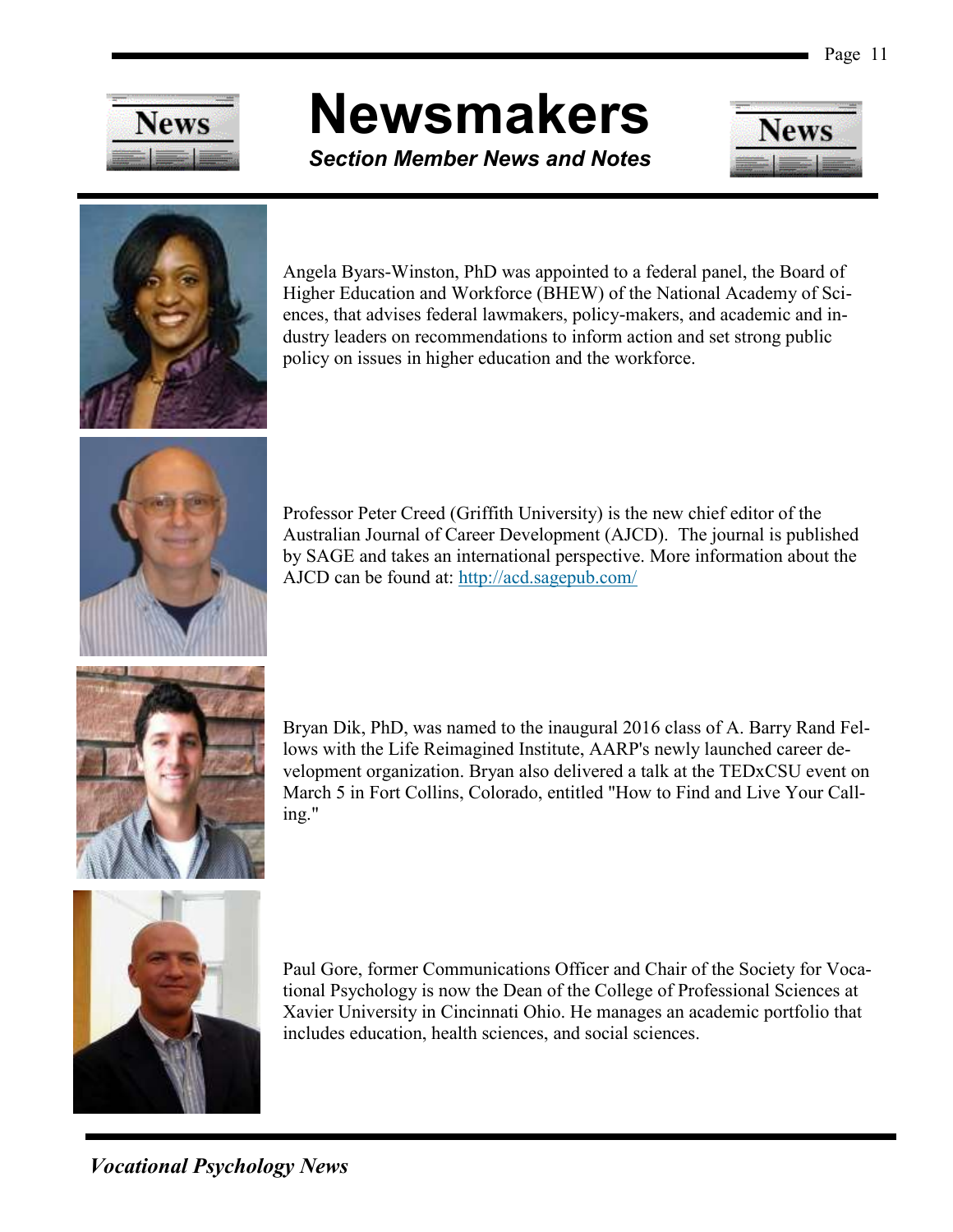

# **Newsmakers**

*Section Member News and Notes*





Mark Pope was named a Curators' Professor by the University of Missouri System, the highest and most distinguished academic appointment in the University of Missouri System.



Mark Savickas has written a Life Design Counseling Manual which presents a principle-driven intervention that counselors may use to assist clients make career transitions. The manual is intended to enable graduate students and practitioners to develop the knowledge, skills, and behaviors involved in Life-Design Counseling for Career Construction. Simply stated the Manual encourages lifedesign counselors to become more intentional about what they are doing to prompt client transformation and why they are doing it. The second goal was to aid researchers to improve coherence with life-design discourse when they conduct treatment studies. The Manual may be downloaded for free from [http://](http://www.Vocopher.com.%3chttp:/www.vocopher.com/) [www.Vocopher.com.<http://www.vocopher.com/>](http://www.Vocopher.com.%3chttp:/www.vocopher.com/) Savickas hopes that practicum instructors and those who teach career coursed will make the free pdf available to their students. Those who wish a paperback book, with identical content, may purchase one from Amazon for \$10.

#### **Home some exciting news you want to share in the next SVP newsletter? Received an award or published a new book recently?**

Please send your news as a word document attachment to: Neeta Kantamneni at nkantamneni2@unl.edu **Deadline for summer issue: 6/15/16**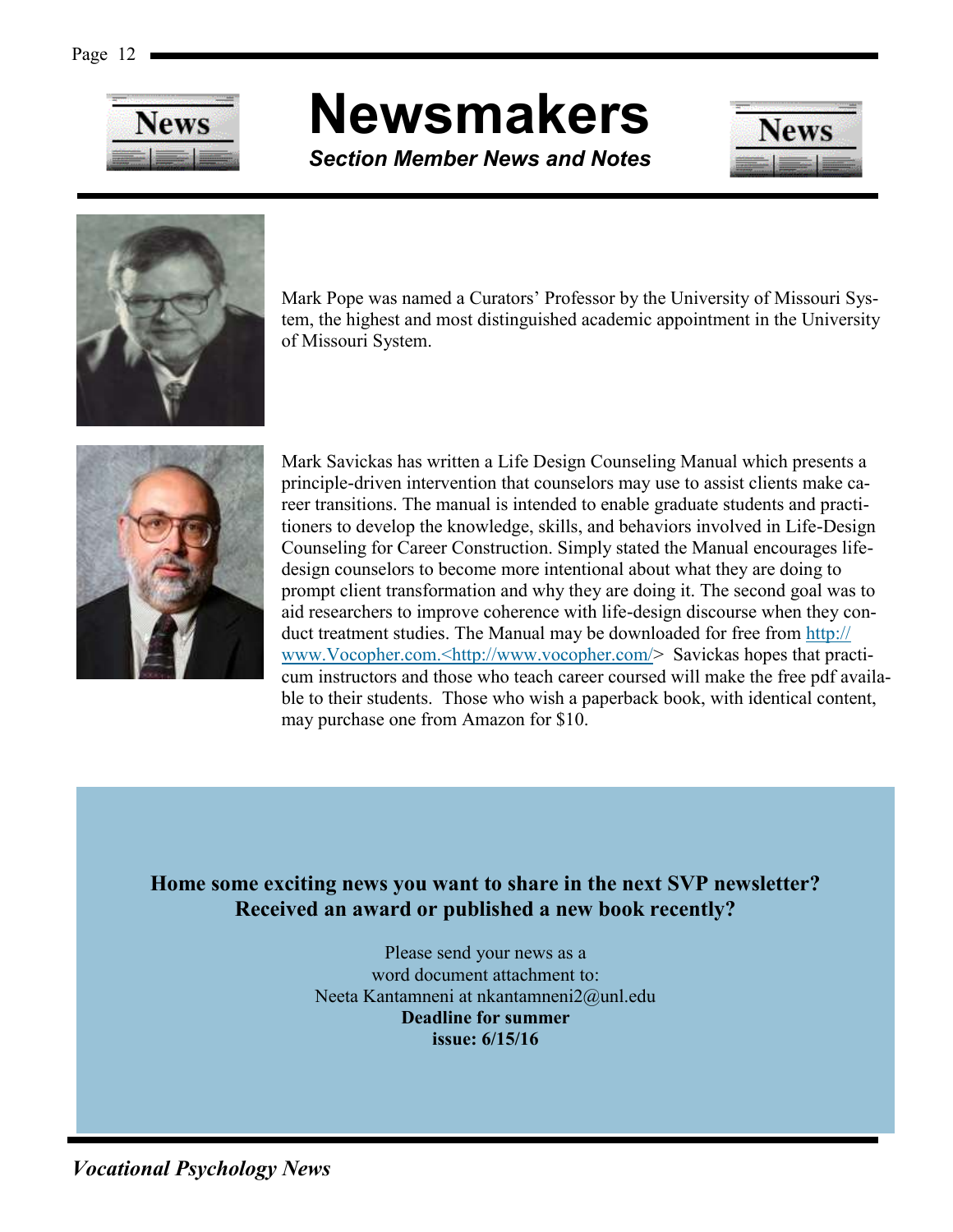## **2016 SVP Award Nominations**

#### **Distinguished Achievement Award**

**Purpose:** To acknowledge and reward the research or professional achievement of vocational psychologists who have made significant contributions to the field of career or vocational psychology. field of vocational psychology. The terms research and professional achievement shall be broadly construed.

**Past winners include:** Consuelo Arbona, Ellen McWhirter, Nadya Fouad, David Blustein, Terence Tracey, Steven Brown, Robert Lent, Nancy Betz, Jo -Ida Hansen, Mark Savickas, Don Zytowski and John Holland. The award includes a check for \$500.00 and a citation from the Chair of the Society for Vocational Psychology.

**Eligibility:** APA members are eligible for the award. The only ineligible candidates are the members of the SVP Executive Committee and the SVP Awards Committee. support.

#### **Early Career Professional Award**

**Purpose:** To recognize new professionals who have made substantial or cutting edge contributions to the

**Past winners include:** Mindi Thompson, Ryan Duffy, Patrick Armstrong, Erik Porfeli, Bryan Dik, Patrick Rottinghaus, and Matthew Diemer. The award includes a check for \$500.00 and a citation from the Chair of the Society for Vocational Psychology.

**Eligibility:** 1) 1 to 7 years past date of doctoral degree. 2) Substantial contributions to the fields of career and/or vocational psychology as evidenced by at least one publication on which the nominee is first or only author. 3) Nomination by colleagues, members of the awards committee, or members of SVP as having made a substantial or cutting edge contribution to the field. 4) Demonstration of a commitment to continuing to conduct research in vocational psychology. 5) An active member in SVP.

#### **Nomination Procedure**

Nominations should include a nomination letter that discusses the significance of the nominee's contributions to vocational psychology. This nomination letter may be accompanied by a vita and no more than two letters of support.

**Deadline: June 30, 2016**

Please send nominations to: Dr. Marie S. Hammond, SVP Award Committee Chair – vocpsych@comcast.net

#### **Graduate Student in Vocational Psychology Awards**

The Society for Vocational Psychology (SVP) is pleased to offer two graduate student research awards in vocational psychology. This \$250 award honors student contributions to vocational psychology. This award will be for work on an accepted conference proposal, master's thesis, doctoral dissertation, journal article, or other advisor-approved research in the area of vocational psychology. The research need not be complete, but the data must be collected and analyzed at the time of application submission. The student does not have to be first author, but if the student is not first author then the faculty letter should specify the student's substantive contributions to the final product.

**DEADLINE**: Nomination letters for the 2016 SVP Graduate Student Award in Vocational Psychology are due **May 15, 2016**. Please send electronic copies (pdf preferred) of the nomination letter and the research paper (in published, manuscript, or proposal form) to: Sue Whiston, Ph.D., SVP Past Chair [swhis](mailto:swhiston@indiana.edu)[ton@indiana.edu.](mailto:swhiston@indiana.edu)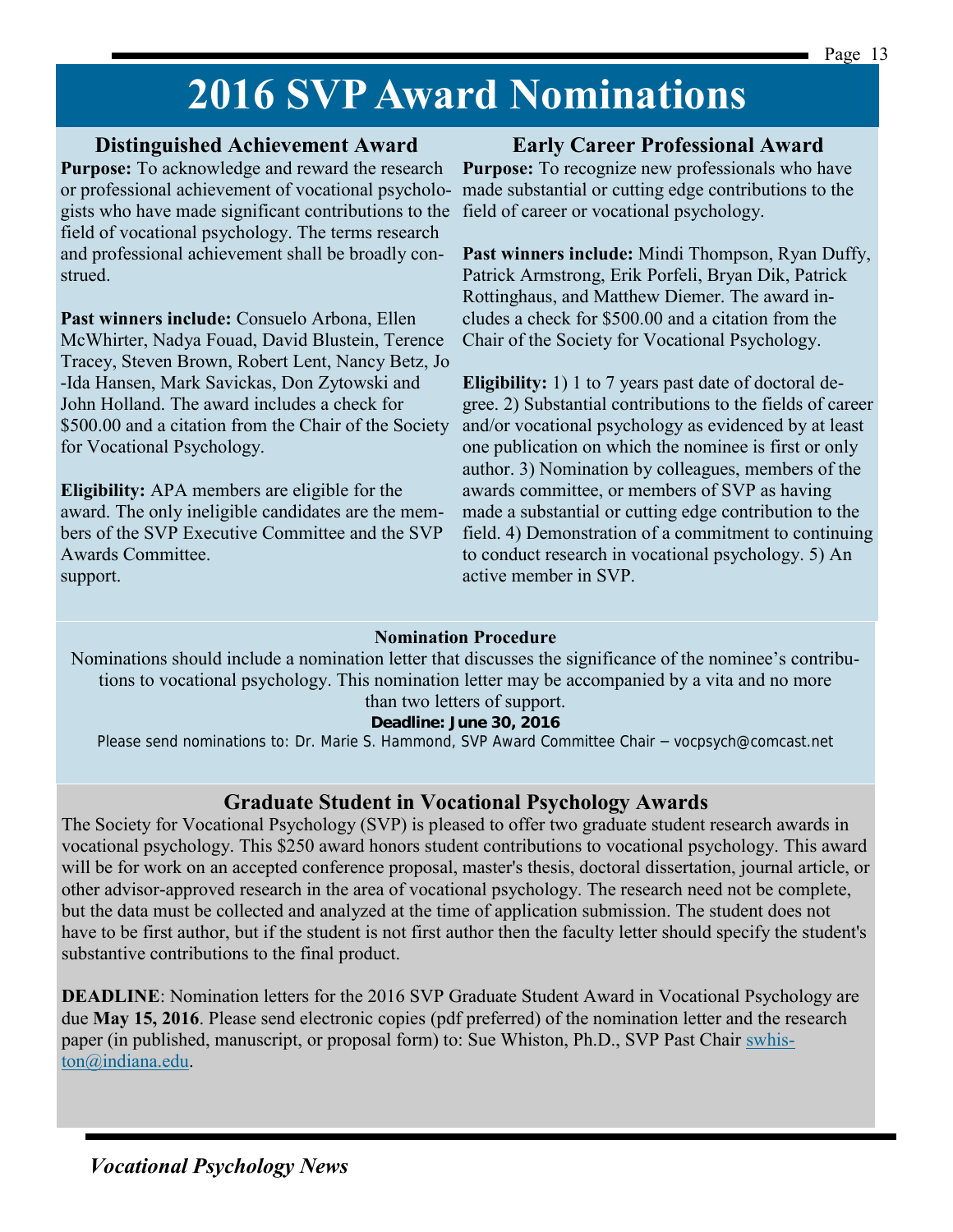#### **Journal of Career Assessment**

*Volume 24, Issue 2, 2016*



Vocational and Leisure Interests: A Profile-level Approach to Examining Interests by Melanie E. Leuty, Jo-Ida C. Hansen, and Stormy Z. Speaks

Going the Extra Mile: Perseverance as a Key Character Strength at Work by Hadassah Littman-Ovadia and Shiri Lavy

Living a Calling, Nationality, and Life Satisfaction: A Moderated, Multiple Mediator Model by Richard P. Douglass, Ryan D. Duffy, and Kelsey L. Autin

Students' Perceptions of Person-Environment Fit: Do Fit Perceptions Predict Academic Success Beyond Personality Traits? by Julian M. Etzel and Gabriel Nagy

Why Do Adaptable People Feel Less Insecure? Indirect Effects of Career Adaptability on Job and Career Insecurity via Two Types of Perceived Marketability by Daniel Spurk, Simone Kauffeld, Annika L. Meinecke, and Katharina Ebner

Workplace Skills Development: A Multilevel Study of Jamaican Unattached Youth by Danxia Chen, Ursula Johnson, Darrell M. Hull, and Jon. K. Reid

Family Influence on Careers among Asian Parent-Child Dyads by Arpita Ghosh and Nadya A. Fouad

Prestige Added to Holland's Vocational Interest Scales for the Prediction of Medical Students' Aspired Work Environments by Sabine Guntern, Hanke Korpershoek, and Greetje van der Werf

Constructing a Situation-Based Career Interest Assessment for Junior-High-School Students and Examining their Interest Structure by Yao-Ting Sung, Yu-Wen Cheng, and Jeng-Shin Wu

The Emotional and Personality-Related Career Decision-Making Difficulties Questionnaire-Validation of the Chinese Version by Zhi-Jin Hou, Xu Li, Yi-Ling Liu, and Itamar Gati

Psychometric Properties of a Career Exploratory Outcome Expectations Measure by Iris M. Oliveira, Maria do Céu Taveira, Irene Cadime, and Erik J. Porfeli

A Short Form of the Career Interest Test: 21-CIT by Cristy Bartlett, Harsha N. Perera, and Peter McIlveen

#### *Volume 24, Issue 3, 2016*

South Korean Salespersons' Calling, Job Performance and Organizational Citizenship Behavior: The Mediating Role of Occupational Self-Efficacy by Jiyoung Park, Young Woo Sohn, and Yoo Jin Ha

Making Meaning Out of Work Stress by Blake A. Allan, Richard P. Douglass, Ryan D. Duffy, and Ryan J. **McCarty**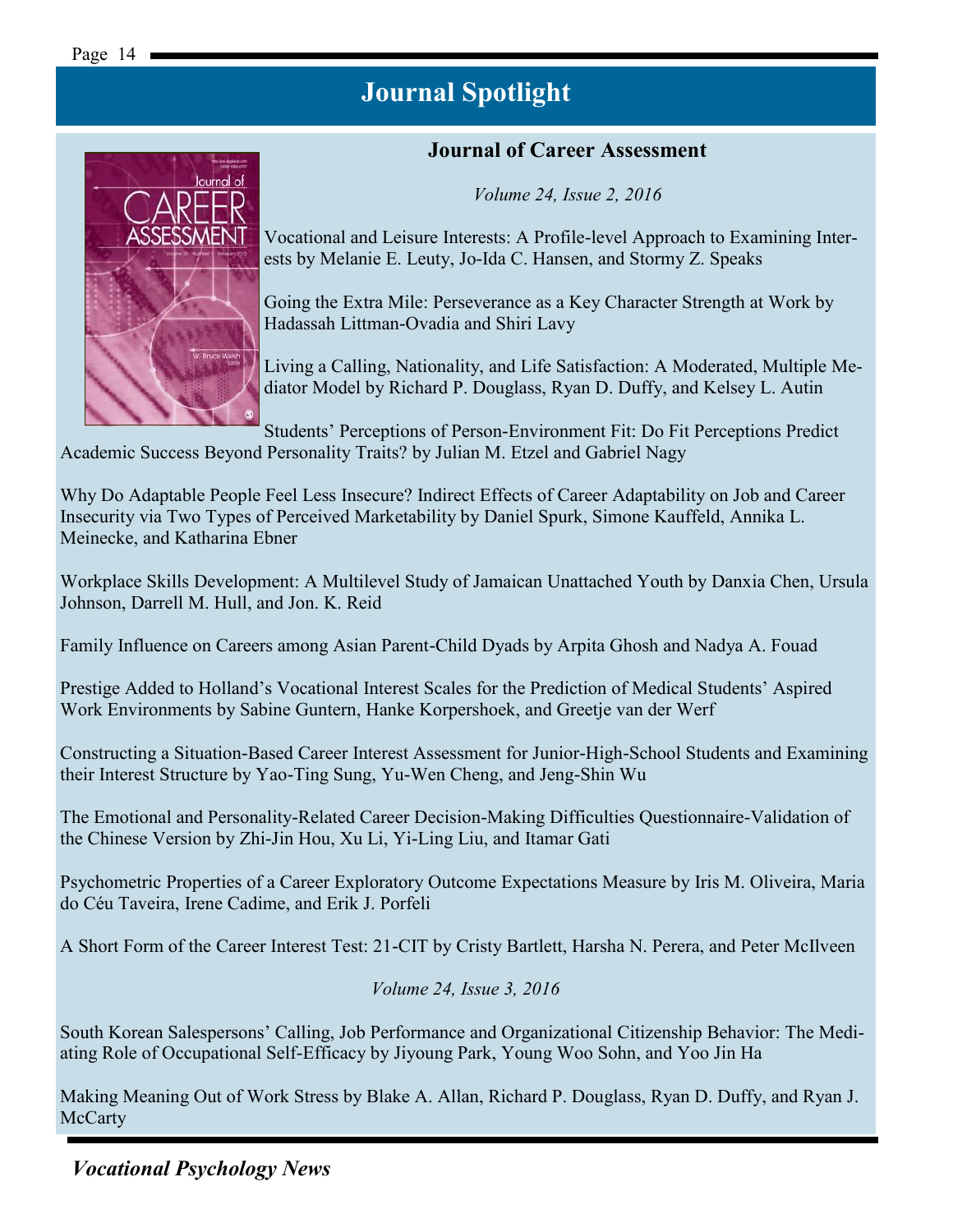Examining Predictors of Work Volition Among Undergraduate Students by Ryan D. Duffy, Richard P. Douglass, Kelsey L. Autin, and Blake A. Allan

Intraindividual Personality Profiles Associated with Realistic Interests by Brenton M. Wiernik

Impact of a Career Exploration Course on Career Decision Making, Adaptability, and Relational Support in Hong Kong by Raysen Cheung and Qiuping Jin

Parental Autonomy Support and Career Well-being: Mediating Effects of Perceived Academic Competence and Volitional Autonomy by Kathryn M. Pesch, Lisa M. Larson, and Spurty Surapaneni

Family Influence on Korean Students' Career Decisions: A Social Cognitive Perspective by Shin-ye Kim, Taeyong Ahn, and Nadya Fouad

Integrating Work and Study Among Young Adults: Testing an Empirical Model by Rachel Gali Cinamon

Development and Validation of a Work Mattering Scale (WMS) by Ae-Kyung Jung and Mary J. Heppner

Critical Consciousness and Vocational Development Among Latina/o High School Youth: Initial Development and Testing of a Measure by Ellen Hawley McWhirter and Benedict T. McWhirter

Job Apathy: Scale Development and Initial Validation by Gordon B. Schmidt, Guihyun Park, Jessica Keeney, and Sonia Ghumman

Understanding Career Aspirations Among Young Women: Improving Instrumentation by Margo A. Gregor and Karen M. O'Brien

Measuring Career Aspirations Across Cultures: Using the Career Aspiration Scale with Young Korean Women by Young Hwa Kim, Karen M. O'Brien, and Hana Kim



### **Journal of Career Development**

*Volume 42, Issue 4, August 2015*

Multiple Roles, Role Conflict, and Sense of Meaning in Life Among Working Parents by Liat Kulik, Sagit Shilo-Levin, and Gabriel Liberman

Validity and Reliability of a Turkish Version of the Career Locus of Control Scale by Diğdem Müge Siyez

An Exploration of First-Generation College Students' Career Development Beliefs and Experiences by Kevin A. Tate, William Caperton, Dakota Kaiser, Nathan T. Pruitt, Heather White, and Eric Hall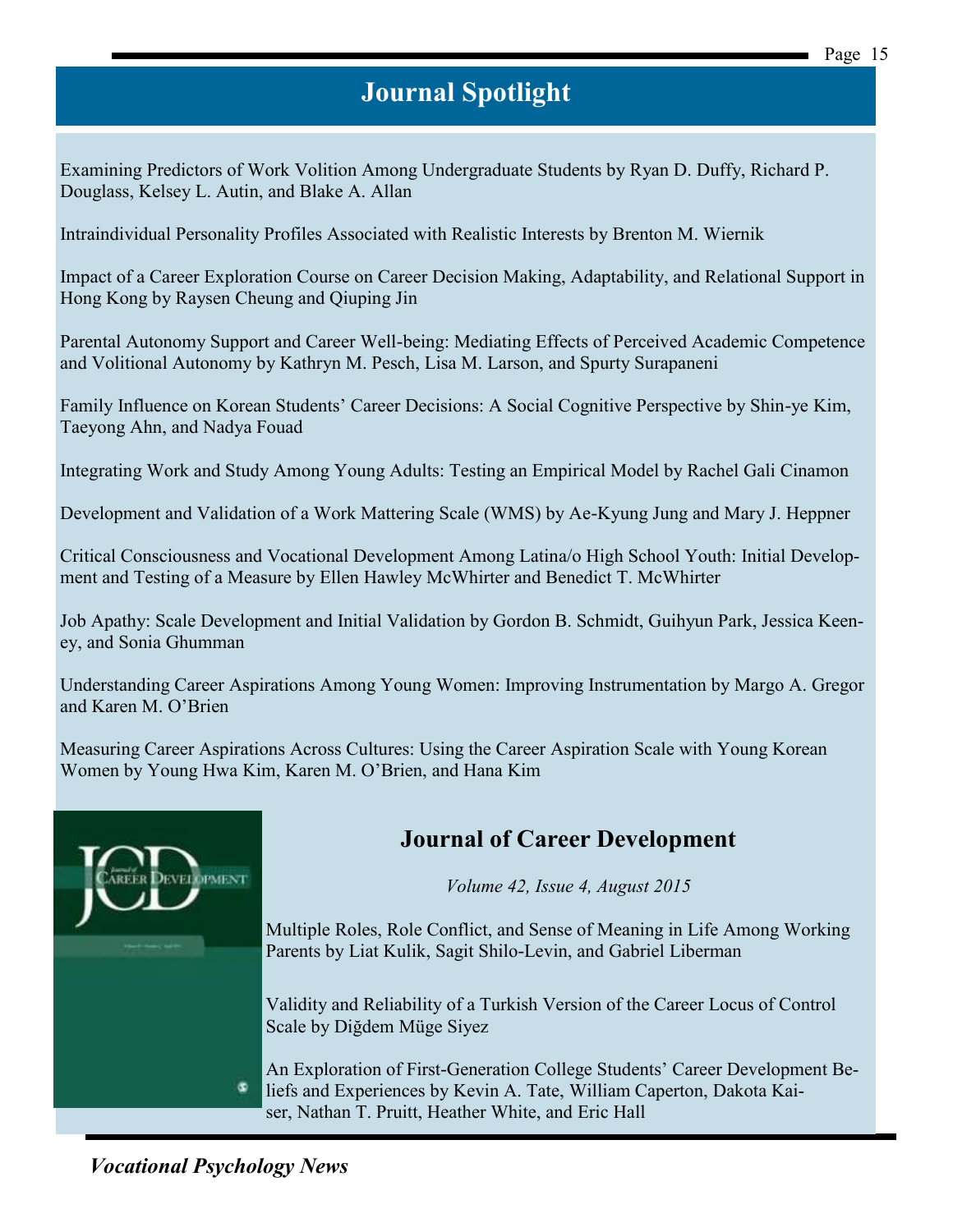Hardiness, Perceived Employability, and Career Decision Self-Efficacy Among Taiwanese College Students by Jie-Tsuen Huang

Developing Attitudes Toward an Entrepreneurial Career Through Mentoring:The Mediating Role of Entrepreneurial Self-Efficacy by Étienne St-Jean and Cynthia Mathieu

The Role and Types of Job Search Strategies as Career Growth Tool for Mid-Career Professionals by Serge P. da Motta Veiga

#### *Volume 42, Issue 5, October 2015*

The Glass Ceiling and Executive Careers: Still an Issue for Pre-Career Women by Souha R. Ezzedeen, Marie-Hélène Budworth, and Susan D. Baker

Construct Validity of Anticipated Work–Family Conflict and Barriers Measure by Elizabeth L. Campbell, Vicki L. Campbell, and C. Edward Watkins, Jr.

Hope in Adolescent Careers: Mediating Effects of Work Motivation on Career Outcomes in Swiss Apprentices by Domingo Valero, Andreas Hirschi, and Karoline Strauss

Moderating Effects of Immigrant Status on Determinants of Job Satisfaction:Implications for Occupational Health by Jungyai Ko, Jodi Jacobson Frey, Philip Osteen, and Haksoon Ahn

How Career Anchors Differentiate Managerial Career Trajectories: A Sequence Analysis Perspective by Martin Gubler, Torsten Biemann, Cécile Tschopp, and Gudela Grote

Career Goals in Young Adults: Personal Resources, Goal Appraisals, Attitudes, and Goal Management Strategies by Jessica M. Haratsis, Michelle Hood, and Peter A. Creed

Korean Secondary School Students' Occupational Preferences Across School Types: Specificity Versus Broad Levels by Kyung-Nyun Kim

#### *Volume 42, Issue 6, December 2015*

Career Adaptability and Subjective Well-Being in Unemployed Emerging Adults: A Promising and Cautionary Tale by Varda Konstam, Selda Celen-Demirtas, Sara Tomek, and Kay Sweeney

The Construct Validity of Attitudes Toward Career Counseling Scale for Korean College Students by Suk Kyung Nam and Hyung In Park

Interactive Relationships Among Multiple Dimensions of Professional Commitment: Implications for Stress Outcomes in Lawyers by Adele J. Bergin and Nerina L. Jimmieson

Examining Longitudinal Relationships Between Dysfunctional Career Thoughts and Career Decision-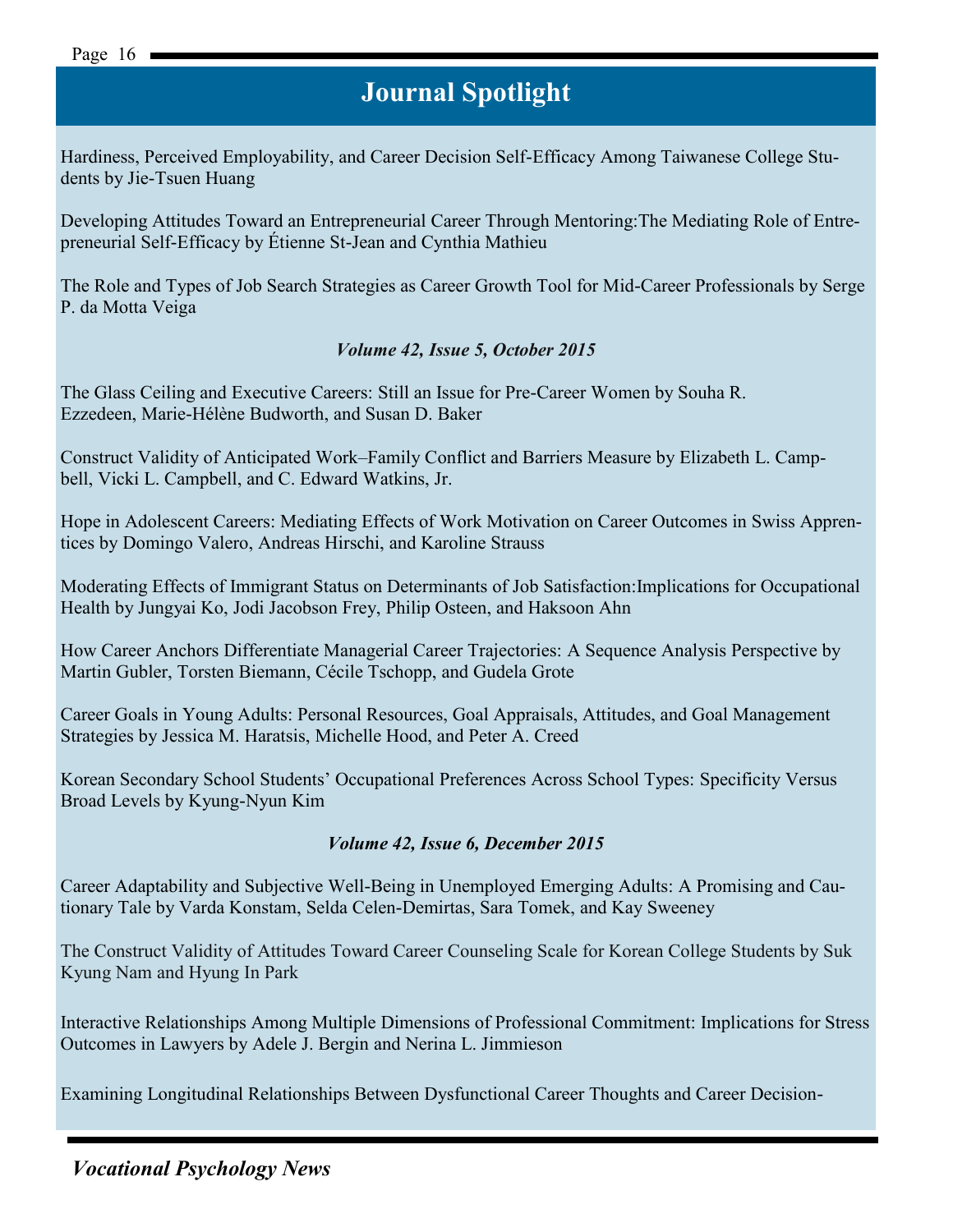Making Self-Efficacy in School-to-Work Transition by Boyoung Kim, Bo Hyun Lee, Gyuyoung Ha, Hong Kwon Lee, and Sang Min Lee

The Gender-Differential Impact of Work Values on Prospects in Research Careers by Annett Hüttges and Doris Fay

Does Double Plateau Always Lead to Turnover Intention? Evidence From China With Indigenous Career Plateau Scale by Baoguo Xie, Xinxin Lu, and Wenxia Zhou

#### *Volume 43, Issue 1, February 2016*

The Connections Between Careers and Organizations in the New Career Era:Questions Answered, Questions Raised by James C. McElroy and Qingxiong Weng

The Role of Career Growth in Chinese New Employee's Turnover Process by Jian-Qiao Chen, Zhi-Jin Hou, Xu Li, Kathi J. Lovelace, Yi-Ling Liu, and Zhi-Li Wang

Cross-Cultural Validation of the Career Growth Scale for Korean Employees by Boyoung Kim, Eunjeong Rhee, Gyuyoung Ha, Sun Hwa Jung, Daeyeon Cho, Hong Kwon Lee, and Sang Min Lee

The Relationships Between Employability, Emotional Exhaustion, and Turnover Intention: The Moderation of Perceived Career Opportunity by Chang-qin Lu, Jing-wei Sun, and Dan-yang Du

Facilitating a Whole-Life Approach to Career Development: The Role of Organizational Leadership by Michael L. Litano and Debra A. Major

The Longitudinal Relationship Between Protean Career Orientation and Job Satisfaction, Organizational Commitment, and Intention-to-Quit by Abas Supeli and Peter A. Creed

Professional Trajectories, Individual Characteristics, and Staying Satisfied and Healthy by Claire S. Johnston, Christian Maggiori, and Jérôme Rossier



#### **Career Development Quarterly** *Volume 64, Issue 1, March 2016*

SPECIAL ISSUE: CAREER INTERVENTION FOR LIFE DESIGN

Introduction to the Special Issue: Advancing Career Intervention for Life Design by Paul J. Hartung

A Life-Design-Based Online Career Intervention for Early Adolescents: Description and Initial Analysis by Laura Nota, Sara Santilli, and Salvatore Soresi

Career Construction Counseling with a Mid-career Black Male by J. G.

(Kobus) Maree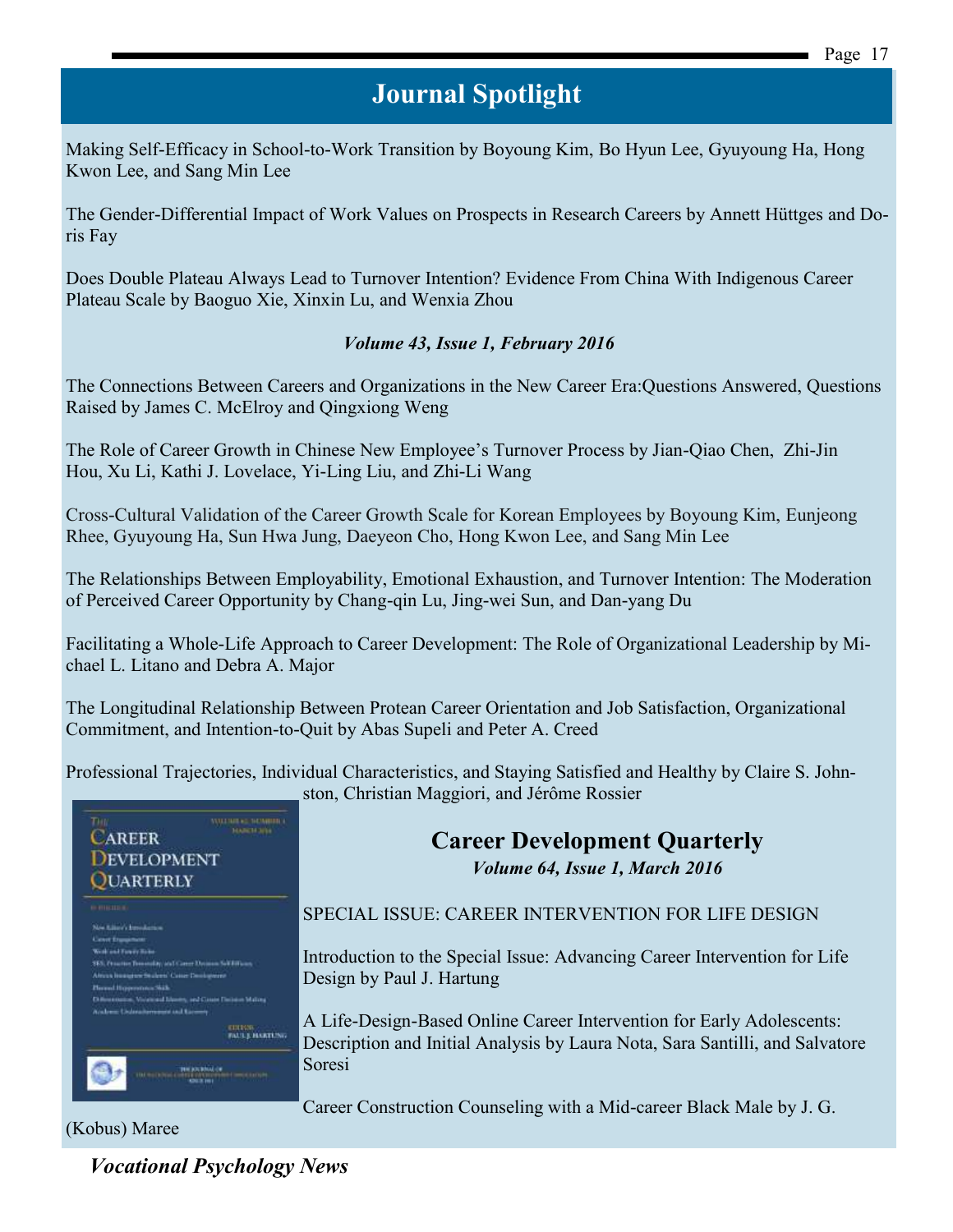Life Design and Career Counseling Innovative Outcomes by Annamaria Di Fabio

Integrating Life-Design Counseling and Psychotherapy: Possibilities and Practices by Paulo Cardoso

Life Designing with Vulnerable Youth by Rubina Setlhare-Meltor and Lesley Wood

Lee Richmond: A Life Designed to Take the Counseling Profession to New Places by Suzanne Savickas and Tracy Lara

The Life-Design Group: A Case Study Assessment by Susan Barclay and Kevin Stoltz

#### *Volume 64, Issue 2, June 2016*

Using Work Values to Predict Post-Retirement Work Intentions by Anne M. Wöhrmann, Ulrike Fasbender, and Jürgen Deller

Predicting Career Adaptability from Positive Psychological Traits by Aysenur Buyukgoze-Kavas

Infusing Career Development to Strengthen English Language Arts Middle School Curricula by Richard T. Lapan, Amanda M. Marcotte, Robert Storey, Patricia Carbone, Sharon Loehr-Lapan, Donna Guerin, Teisha Thomas, Deidre Cuffee-Grey, Aria Coburn, Teresa Pfeiffer, Latoya Wilson, and Stephen Mahoney

Tolerance of Uncertainty: Links to Happenstance, Career Decision Self-Efficacy, and Career Satisfaction by Boyoung Kim, Eunjeong Rhee, Gyuyoung Ha, Joonyoung Yang, & Sang Min Lee

Predicting End-of-Career Transitions for Baby-Boomers Nearing Retirement Age by Ingrid Boveda and A.J. Metz

Occupational Engagement and Academic Major Satisfaction: Vocational Identity's Mediating Role by Daniel W. Cox, Abby L. Bjornsen, Thomas S. Krieshok, and Yan Liu



The Effect of Brief Staff-Assisted Career Service Delivery on Drop-in Clients by Debra S. Osborn, Seth W. Hayden, Gary W. Peterson, and James P. Sampson, Jr.

### **Journal of Vocational Behavior**

*Volume 89, No Issue, August 2015*

[My Mentor, My Self: Antecedents and Outcomes of Perceived Similarity](http://www.sciencedirect.com/science/article/pii/S0001879115000433)  [in Mentoring Relationships b](http://www.sciencedirect.com/science/article/pii/S0001879115000433)y Melissa E. Mitchell, Lillian T. Eby, and Belle Rose Ragins

[Relating the Spherical representation of vocational interests to the HEXA-](http://www.sciencedirect.com/science/article/pii/S000187911500038X)[CO personality model](http://www.sciencedirect.com/science/article/pii/S000187911500038X) by Djurre Holtrop, Marise Ph. Born, and Reinout E. de Vries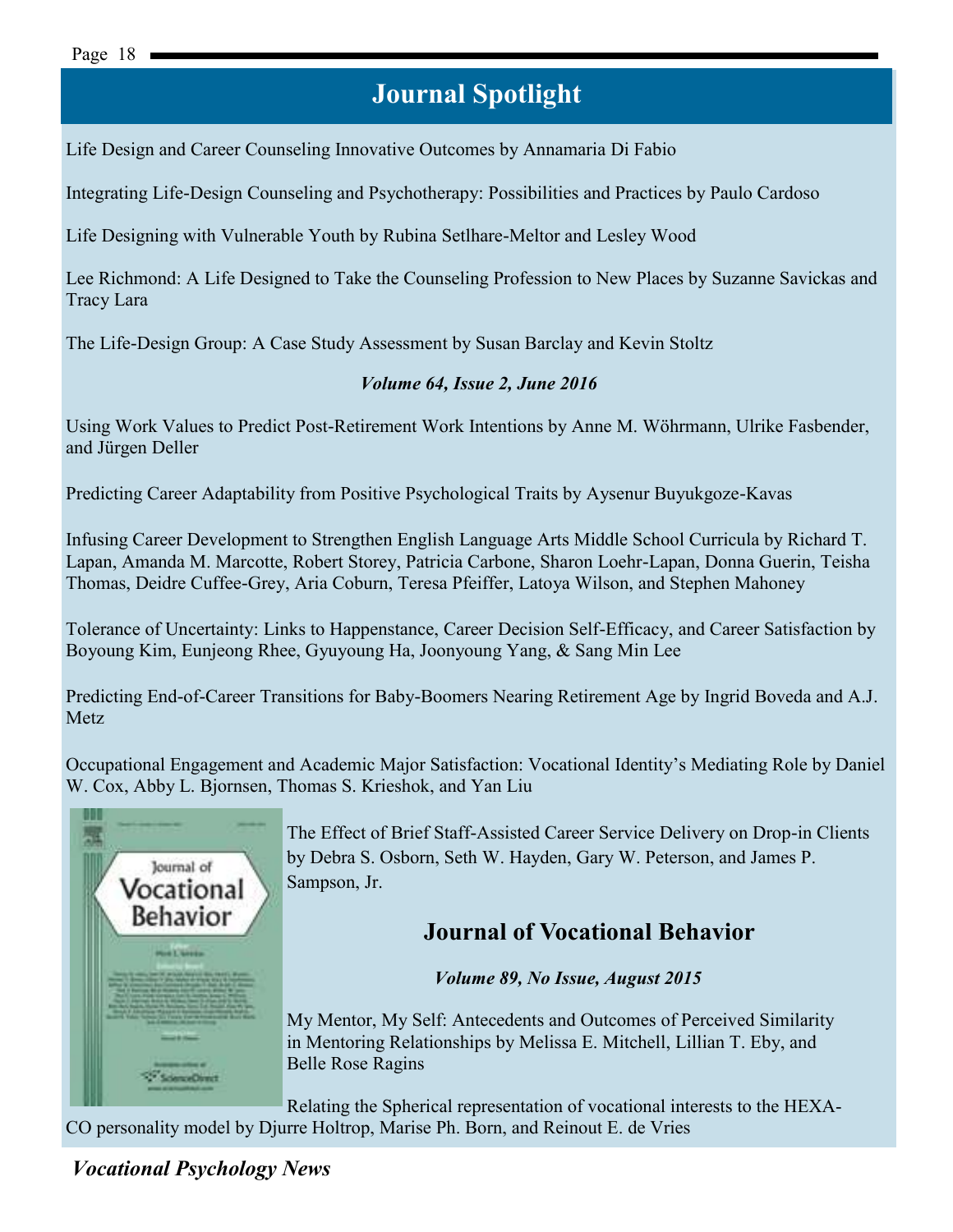[The career impact of winning an external work-related award b](http://www.sciencedirect.com/science/article/pii/S0001879115000391)y Bronwen Harrison and Denise M. Jepsen

[Predictors for re-employment success in newly unemployed: A prospective cohort study b](http://www.sciencedirect.com/science/article/pii/S0001879115000366)y S. Brouwer, R.H. Bakker and J.M.H. Schellekens

[Big-five personality and BIS/BAS traits as predictors of career exploration: The mediation role of career](http://www.sciencedirect.com/science/article/pii/S000187911500041X)  [adaptability b](http://www.sciencedirect.com/science/article/pii/S000187911500041X)y Yuhui Li, Yanjun Guan, Fuxi Wang, Xiang Zhou, Kun Guo, Peng Jiang, Zichuan Mo, Yumeng Li, and Zheng Fang

[Future time perspective and career decisions: The moderating effects of affect spin b](http://www.sciencedirect.com/science/article/pii/S0001879115000457)y Heajung Jung, In-Jo Park, and Juil Rie

[Integrating different notions of employability in a dynamic chain: The relationship between job transi](http://www.sciencedirect.com/science/article/pii/S0001879115000421)[tions, movement capital and perceived employability b](http://www.sciencedirect.com/science/article/pii/S0001879115000421)y Anneleen Forrier, Marijke Verbruggen, and Nele De Cuyper

Supportive supervisors improve employees' daily lives: The role supervisors play in the impact of daily workload on life satisfaction via work–family conflict by Zen Goh, Remus Ilies, and Kelly Schwind Wilson

[Resource replacement and psychological well-being during unemployment: The role of family support](http://www.sciencedirect.com/science/article/pii/S0001879115000469)  by Ann H. Huffman, Satoris S. Culbertson, Heidi A. Wayment, and Louis H. Irving [Employees' satisfaction with retention factors: Exploring the role of career adaptability b](http://www.sciencedirect.com/science/article/pii/S0001879115000548)y Melinde Coetzee and Elleen Stoltz

[Relationships of career adaptabilities with explicit and implicit self-concepts](http://www.sciencedirect.com/science/article/pii/S0001879115000573) by Andrei Rusu, Cornelia Măirean, Ana-Maria Hojbotă, Loredana Ruxandra Gherasim, and Sabina Irina Gavriloaiei

[Developing agency through good work: Longitudinal effects of job autonomy and skill utilization on locus of](http://www.sciencedirect.com/science/article/pii/S0001879115000585)  [control](http://www.sciencedirect.com/science/article/pii/S0001879115000585) by Chia-Huei Wu, Mark A. Griffin, and Sharon K. Parker

[Work engagement during life-span: The role of interaction outside the organization and task significance](http://www.sciencedirect.com/science/article/pii/S000187911500055X)  by Bernadeta Goštautaitė and Ilona Bučiūnienė

[Trick or trait? The combined effects of employee impression management modesty and trait modesty on](http://www.sciencedirect.com/science/article/pii/S0001879115000561)  [supervisor evaluations b](http://www.sciencedirect.com/science/article/pii/S0001879115000561)y Corinna Diekmann, Gerhard Blickle, Katharina Hafner, and Lioba Peters

[The relation of career adaptability to satisfaction and turnover intentions b](http://www.sciencedirect.com/science/article/pii/S0001879115000597)y Sow Hup Joanne Chan, and Xin Ma

[Personal and social aspects of professional identity.: An extension of Marcia's identity status model ap](http://www.sciencedirect.com/science/article/pii/S0001879115000615)[plied to a sample of university students](http://www.sciencedirect.com/science/article/pii/S0001879115000615) by Tiziana Mancini, Luca Caricati, Chiara Panari, and Annalisa Tonarelli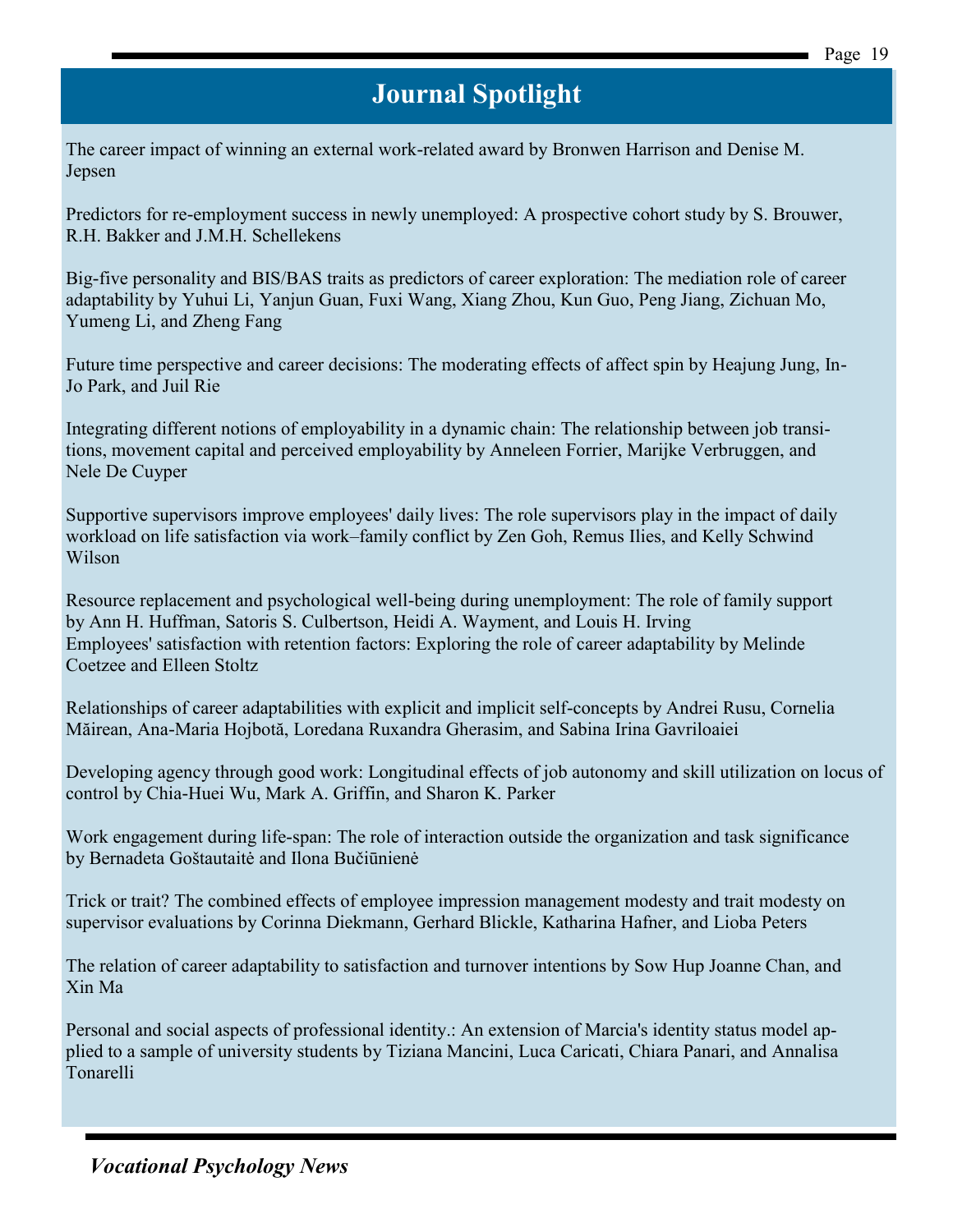[The effectiveness of sources of support in career decision-making: A two-year follow-up](http://www.sciencedirect.com/science/article/pii/S0001879115000639) by Dana Vertsberger and Itamar Gati

[Work values and the transition to work life: A longitudinal study b](http://www.sciencedirect.com/science/article/pii/S0001879115000603)y Florencia M. Sortheix, Angela Chow, and Katariina Salmela-Aro

[A culture-sensitive approach in the development of the Career Adapt-Abilities Scale in Iceland: Theoret](http://www.sciencedirect.com/science/article/pii/S0001879115000652)ical and operational [considerations](http://www.sciencedirect.com/science/article/pii/S0001879115000652) by Sif Einarsdóttir, Guðbjörg Vilhjálmsdóttir, Sigríður Bríet Smáradóttir, and Guðrún Birna Kjartansdóttir

[Career indecision and career exploration among older French adolescents: The specific role of general](http://www.sciencedirect.com/science/article/pii/S0001879115000640)  [trait anxiety and future school and career anxiety](http://www.sciencedirect.com/science/article/pii/S0001879115000640) by Emmanuelle Vignoli

#### *Volume 90, No Issue, October 2015*

[Gender differences in the family-relatedness of relocation decisions](http://www.sciencedirect.com/science/article/pii/S0001879115000627) by Jan Ullrich, Helen Pluut, and Marion Büttgen

[Entrepreneurial competencies: Assessment and predictive value for entrepreneurship](http://www.sciencedirect.com/science/article/pii/S0001879115000767) by Eva Kyndt and Herman Baert

Links between family gender socialization experiences in childhood and gendered occupational attainment in young adulthood by Katie M. Lawson, Ann C. Crouter, and Susan M. McHale

[Felt obligations to reciprocate to an employer, preferences for mobility across employers, and gender:](http://www.sciencedirect.com/science/article/pii/S0001879115000792)  [Three-way interaction effects on subsequent voice behavior b](http://www.sciencedirect.com/science/article/pii/S0001879115000792)y Thomas W.H. Ng, and Daniel C. Feldman

[Career adaptability and academic satisfaction: Examining work volition and self efficacy as mediators](http://www.sciencedirect.com/science/article/pii/S0001879115000810)  by Ryan D. Duffy, Richard P. Douglass, and Kelsey L. Autin

[Why are unemployed aged fifty and over less likely to find a job? A decomposition analysis b](http://www.sciencedirect.com/science/article/pii/S0001879115000780)y Sarah Vansteenkiste, Nick Deschacht, and Luc Sels

[Development of early vocational behavior: Parallel associations between career engagement and satis](http://www.sciencedirect.com/science/article/pii/S0001879115000822)[faction b](http://www.sciencedirect.com/science/article/pii/S0001879115000822)y Katja Upadyaya and Katariina Salmela-Aro

[Knowledge junkies or careerbuilders? A mixed-methods approach to exploring the determinants of stu](http://www.sciencedirect.com/science/article/pii/S0001879115000755)[dents' intention to earn a PhD](http://www.sciencedirect.com/science/article/pii/S0001879115000755) by Elisabeth F. Mueller, Miriam Flickinger, and Verena Dorner

[Meta-analysis of work–family conflict mean differences: Does national context matter? B](http://www.sciencedirect.com/science/article/pii/S0001879115000809)y Tammy D. Allen, Kimberly A. French, Soner Dumani, and Kristen M. Shockley

[Does early-career underemployment impact future career success? A path dependency perspective b](http://www.sciencedirect.com/science/article/pii/S0001879115000846)y Marijke Verbruggen, Hetty van Emmerik, Anita Van Gils, Christoph Meng, and Andries de Grip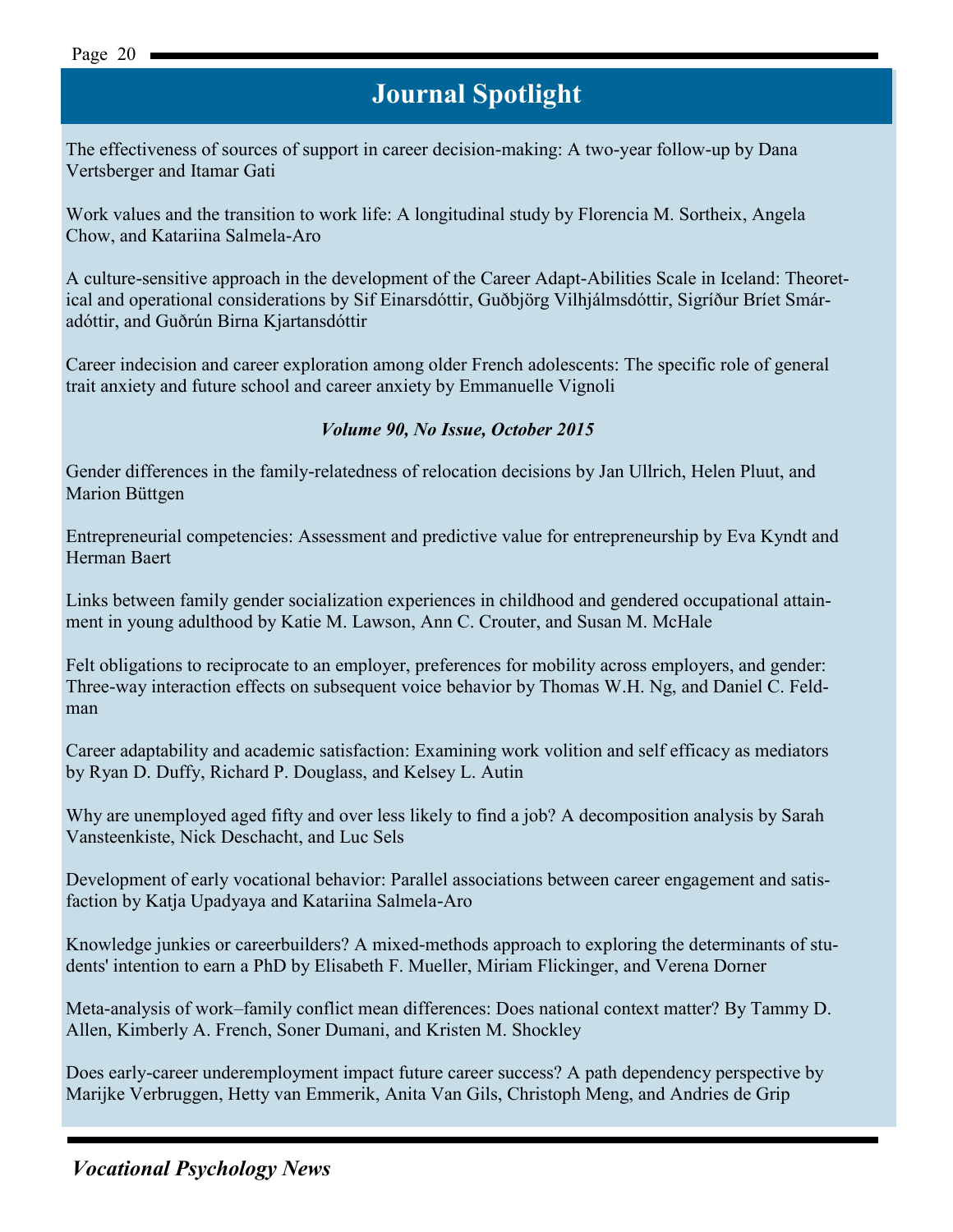[Entry and exit as embodied career choice in professional sport](http://www.sciencedirect.com/science/article/pii/S0001879115000858) by Christine Coupland

[Exploring links between career adaptability, work volition, and well-being among Turkish students b](http://www.sciencedirect.com/science/article/pii/S0001879115000883)y Aysenur Buyukgoze-Kavas, Ryan D. Duffy, and Richard P. Douglass

[Measuring work styles: Towards an understanding of the dynamic components of the theory of work](http://www.sciencedirect.com/science/article/pii/S000187911500086X)  [adjustment](http://www.sciencedirect.com/science/article/pii/S000187911500086X) by Piers H. Bayl-Smith and Barbara Griffin

[Cognitive–motivational antecedents of career decision-making processes in Portuguese high school stu](http://www.sciencedirect.com/science/article/pii/S0001879115000871)[dents: A longitudinal study b](http://www.sciencedirect.com/science/article/pii/S0001879115000871)y Pedro M. Cordeiro, Maria P. Paixão, Willy Lens, Marlies Lacante, and Koen Luyckx

[Career adaptability and perceived overqualification: Testing a dual-path model among Chinese human](http://www.sciencedirect.com/science/article/pii/S0001879115000895)  [resource management professionals b](http://www.sciencedirect.com/science/article/pii/S0001879115000895)y Weiguo Yang, Yanjun Guan, Xin Lai, Zhuolin She, and Andrew John Lockwood

[Optimal matching analysis in career research: A review and some best-practice recommendations b](http://www.sciencedirect.com/science/article/pii/S0001879115000408)y Katja Dlouhy and Torsten Biemann

#### *Volume 91, No Issue, December 2015*

[A comparison of individuals with unanswered callings to those with no calling at all b](http://www.sciencedirect.com/science/article/pii/S0001879115000901)y Michele W. Gazica, Paul E. Spector

[Success in the first phase of the vocational career: The role of cognitive and scholastic abilities, person](http://www.sciencedirect.com/science/article/pii/S0001879115000913)[ality factors, and vocational interests b](http://www.sciencedirect.com/science/article/pii/S0001879115000913)y Anna Volodina, Gabriel Nagy, and Olaf Köller

[Who benefits from independent careers? Employees, organizations, or both? B](http://www.sciencedirect.com/science/article/pii/S0001879115001037)y Ricardo Rodrigues, David Guest, Teresa Oliveira, and Kerstin Alfes

[Young at heart, old at work? Relations between age, \(meta-\)stereotypes, self-categorization, and retire](http://www.sciencedirect.com/science/article/pii/S0001879115001001)[ment attitudes](http://www.sciencedirect.com/science/article/pii/S0001879115001001) by P. Matthijs Bal, Annet H. de Lange, Beatrice I.J.M. Van der Heijden, Hannes Zacher, Frank A. Oderkerk, and Sabine Otten

[Career Adapt-Abilities Scale-Italian Form: Psychometric proprieties with Italian preadolescents](http://www.sciencedirect.com/science/article/pii/S0001879115000834) by Ilaria Di Maggio, Maria Cristina Ginevra, Nota Laura, Lea Ferrari, and Salvatore Soresi

[Configurations of unemployment, reemployment, and psychological well-being: A longitudinal study of](http://www.sciencedirect.com/science/article/pii/S0001879115001025)  [unemployed individuals in Portugal b](http://www.sciencedirect.com/science/article/pii/S0001879115001025)y Joaquim A. Ferreira, Matthias Reitzle, Bora Lee, Raquel A. Freitas, Eduardo R. Santos, Luís Alcoforado, and Fred W. Vondracek

[Gender differences in STEM undergraduates' vocational interests: People–thing orientation and goal af](http://www.sciencedirect.com/science/article/pii/S0001879115001062)[fordances b](http://www.sciencedirect.com/science/article/pii/S0001879115001062)y Yang Yang and Joan M. Barth

[Daily manifestations of career adaptability: Relationships with job and career outcomes b](http://www.sciencedirect.com/science/article/pii/S0001879115001013)y Hannes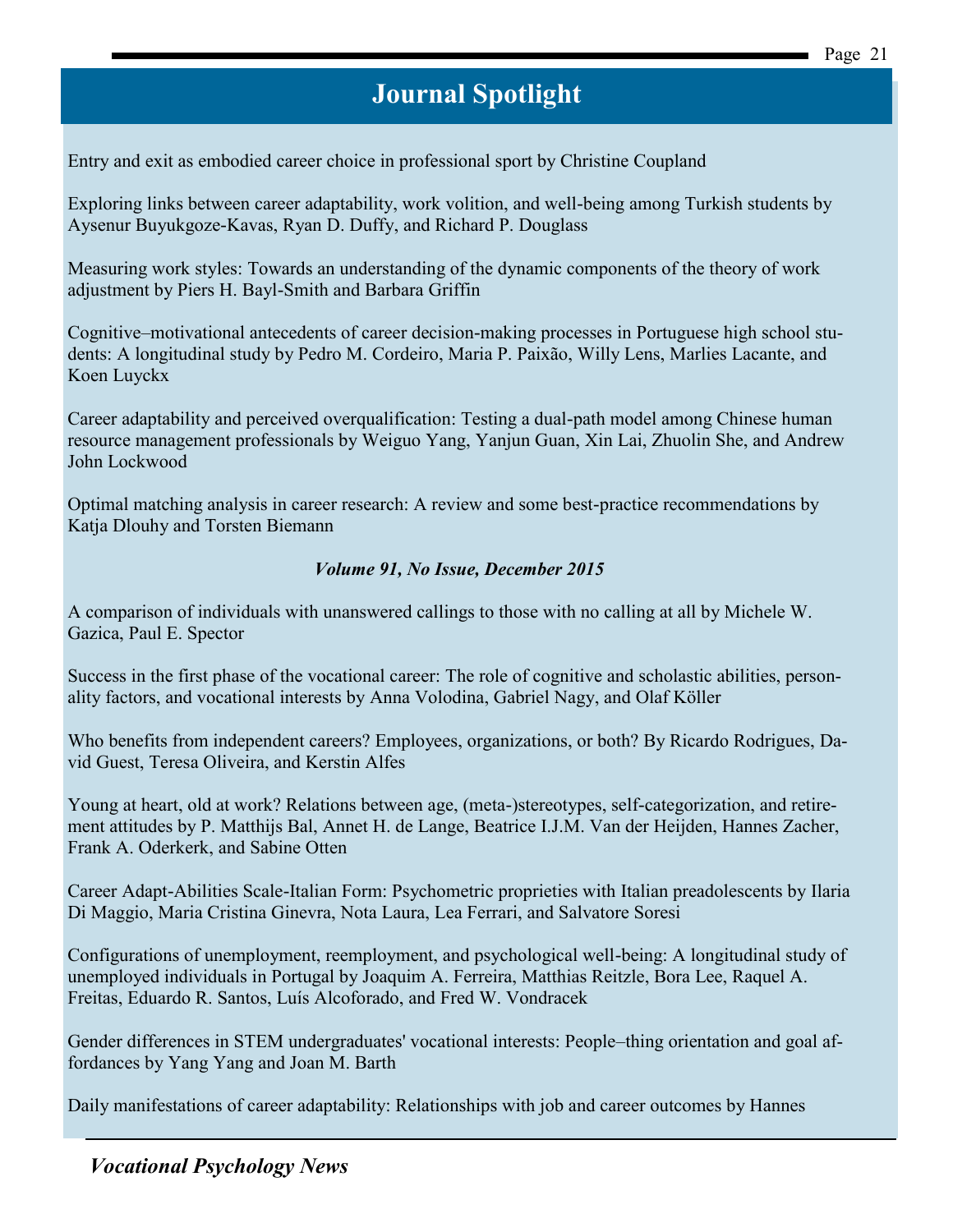## **Journal Spotlight Journal Spotlight**

Zacher

[Job crafting and extra-role behavior: The role of work engagement and flourishing b](http://www.sciencedirect.com/science/article/pii/S0001879115000937)y Evangelia Demerouti, Arnold B. Bakker, and Josette M.P. Gevers

[Being engaged when resources are low: A multi-source study of selective optimization with compensa](http://www.sciencedirect.com/science/article/pii/S0001879115001074)[tion at work](http://www.sciencedirect.com/science/article/pii/S0001879115001074) by Laura Venz and Sabine Sonnentag

[The relation of career adaptability to work experience, extracurricular activities, and work transition in](http://www.sciencedirect.com/science/article/pii/S0001879115001050)  [Portuguese graduate students](http://www.sciencedirect.com/science/article/pii/S0001879115001050) by Sílvia Monteiro and Leandro S. Almeida

[Exploring the path through which career adaptability increases job satisfaction and lowers job stress: The role](http://www.sciencedirect.com/science/article/pii/S0001879115000925)  [of affect b](http://www.sciencedirect.com/science/article/pii/S0001879115000925)y Marina Fiori, Grégoire Bollmann, and Jérôme Rossier

[Persistent career indecision over time: Links with personality, barriers, self-efficacy, and life satisfaction](http://www.sciencedirect.com/science/article/pii/S0001879115001098)  by Vanessa Katharina Jaensch, Andreas Hirschi, and Philipp Alexander Freund

[When career paths cease to exist: A qualitative study of career behavior in a crisis economy b](http://www.sciencedirect.com/science/article/pii/S0001879115001086)y Maria Simosi, Denise M. Rousseau and Maria Daskalaki

[Relation of career adaptability to meaning in life and connectedness among adolescents in Hong Kong](http://www.sciencedirect.com/science/article/pii/S0001879115300026)  by Mantak Yuen and Josephine Yau

[Vocational and overall identity: A person-centered approach in Italian university students](http://www.sciencedirect.com/science/article/pii/S0001879115300014) by Laura Aleni Sestito, Luigia Simona Sica, Giancarlo Ragozini, Erik Porfeli, Gina Weisblat, and Tiziana Di Palma

[Strategies for coping with career indecision: Concurrent and predictive validity b](http://www.sciencedirect.com/science/article/pii/S0001879115300038)y Yuliya Lipshits-Braziler, Itamar Gati, and Moshe Tatar

[Managing personal networks: An examination of how high self-monitors achieve better job performance](http://www.sciencedirect.com/science/article/pii/S000187911530004X)  by Song Wang, Qiongjing Hu, and Bowen Dong

[Three faces of context and their implications for career: A study of public sector careers cut short b](http://www.sciencedirect.com/science/article/pii/S0001879115300051)y Laurie Cohen and Joanne Duberley

[Corrigendum to "Cognitive-motivational antecedents of career decision-making processes in Portuguese](http://www.sciencedirect.com/science/article/pii/S0001879115001104)  [high school students: A longitudinal study" b](http://www.sciencedirect.com/science/article/pii/S0001879115001104)y Pedro M. Cordeiro, Maria P. Paixão, Willy Lens, Marlies Lacante, and Koen Luyckx

#### *Volume 92, No Issue, February 2016*

[Construction and initial validation of the Work Context Inventory](http://www.sciencedirect.com/science/article/pii/S0001879115300117) by Anne Pignault, and Claude Housseman

Perceived career barriers and vocational outcomes among university undergraduates: Exploring mediation and moderation effects by Ieva Urbanaviciute, Birute Pociute, Antanas Kairys, and Audrone Liniauskaite

[Regulatory job stressors and their within-person relationships with ego depletion: The roles of state anxiety,](http://www.sciencedirect.com/science/article/pii/S0001879115300099)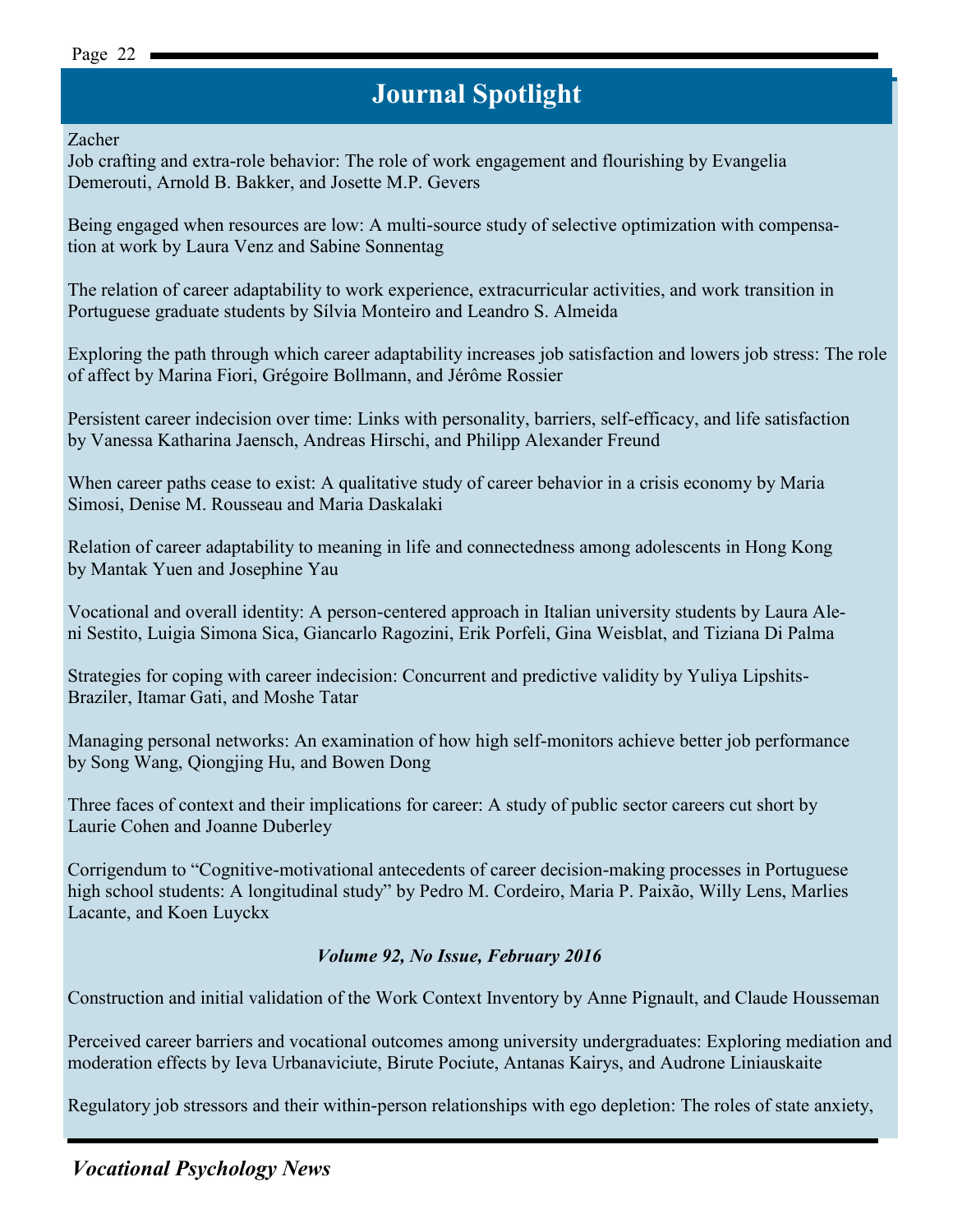[self-control effort, and job autonomy b](http://www.sciencedirect.com/science/article/pii/S0001879115300099)y Roman Prem, Bettina Kubicek, Stefan Diestel, and Christian Korunka

[Cognitive adjustment as an indicator of psychological health at work: Development and validation of a](http://www.sciencedirect.com/science/article/pii/S0001879115300105)  [measure](http://www.sciencedirect.com/science/article/pii/S0001879115300105) by Marie Malo, Isabelle Tremblay, and Luc Brunet

[Job crafting and its relationships with person–job fit and meaningfulness: A three-wave study b](http://www.sciencedirect.com/science/article/pii/S0001879115300129)y Maria Tims, Daantje Derks, and Arnold B. Bakker

[Dirty work, dirty worker? Stigmatisation and coping strategies among domestic workers b](http://www.sciencedirect.com/science/article/pii/S0001879115300130)y Kim Bosmans, Sarah Mousaid, Nele De Cuyper, Stefan Hardonk, Fred Louckx, and Christophe Vanroelen

[Unemployed and exhausted? Job-search fatigue and reemployment quality b](http://www.sciencedirect.com/science/article/pii/S0001879115300087)y Vivien K.G. Lim, Don Chen, Sherry S.Y. Aw, and MingZe Tan

[Comparison of women engineers who persist in or depart from engineering b](http://www.sciencedirect.com/science/article/pii/S0001879115300075)y Nadya A. Fouad, Romila Singh, Kevin Cappaert, Wen-hsin Chang, and Min Wan

[The impact of education on intergenerational occupational mobility in Spain](http://www.sciencedirect.com/science/article/pii/S0001879115300154) by Antonio Caparrós Ruiz [Within-person relationships between daily individual and job characteristics and daily manifestations of](http://www.sciencedirect.com/science/article/pii/S000187911530018X)  [career adaptability](http://www.sciencedirect.com/science/article/pii/S000187911530018X) by Hannes Zacher

[Predicting Chinese human resource managers' strategic competence: Roles of identity, career variety,](http://www.sciencedirect.com/science/article/pii/S0001879115300178)  [organizational support and career adaptability](http://www.sciencedirect.com/science/article/pii/S0001879115300178) by Yanjun Guan, Weiguo Yang, Xiang Zhou, Zheyu Tian, and Anita Eves

Between- [and within-person level motivational precursors associated with career exploration b](http://www.sciencedirect.com/science/article/pii/S0001879115300142)y Bora Lee, Erik J. Porfeli, and Andreas Hirschi

[Ingratiation as an adapting strategy: Its relationship with career adaptability, career sponsorship, and](http://www.sciencedirect.com/science/article/pii/S0001879115300166)  [promotability b](http://www.sciencedirect.com/science/article/pii/S0001879115300166)y Hataya Sibunruang, Patrick Raymund James M. Garcia, and Laramie R. Tolentino

[Leading future orientations for current effectiveness: The role of engagement and supervisor coaching in](http://www.sciencedirect.com/science/article/pii/S0001879115300208)  [linking future work self salience to job performance b](http://www.sciencedirect.com/science/article/pii/S0001879115300208)y Weipeng Lin, Lei Wang, Peter A. Bamberger, Qi Zhang, Haifeng Wang, Wencai Guo, Jing Shi, and Tao Zhang

[Personality change via work: A job demand–control model of Big-five personality changes b](http://www.sciencedirect.com/science/article/pii/S0001879115300191)y Chia-Huei Wu

[The influence of satisfaction and promotability on the relation between career adaptability and turnover](http://www.sciencedirect.com/science/article/pii/S000187911530021X)  [intentions b](http://www.sciencedirect.com/science/article/pii/S000187911530021X)y Sow H.J. Chan, Xin Mai, Oi M.K. Kuok, and Siew H. Kong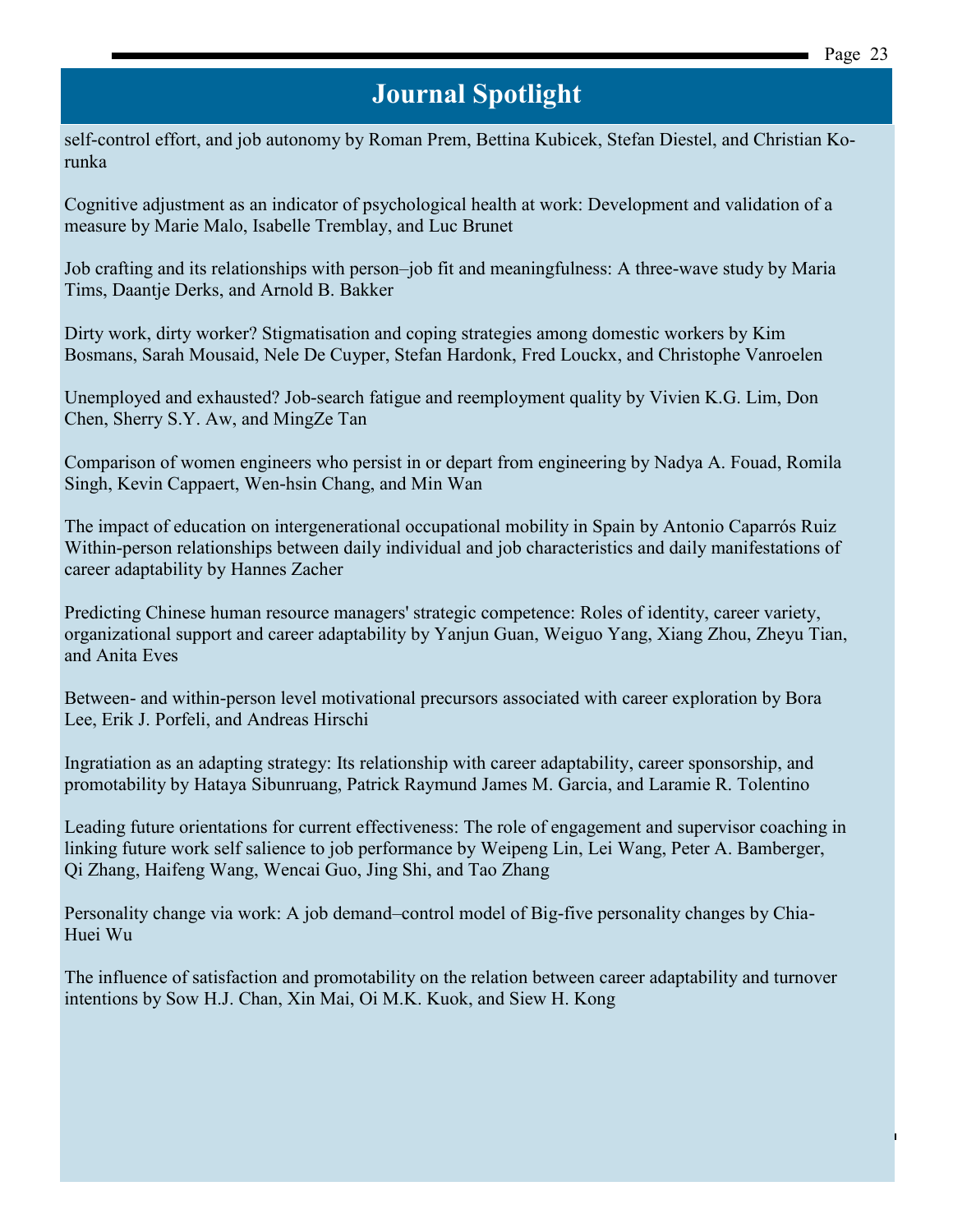

#### **Australian Journal of Career Development**

*Volume 24, Issue 3, October 2015*

Michael E. Hall and Julie LaCroix. **Clinical career supervision in independent practice: A counselor- and supervisor-learning system perspective**. doi:10.1177/1038416215588371

Mary McMahon, Mark Watson, and Wendy Patton. **The systems theory framework of career development: Applications to career counselling and career assessment**. doi:10.1177/1038416215572378

Peter McIlveen. **A research agenda for the vocational psychology of agriculture**. doi:10.1177/1038416215586005

N. İzzet Kurbanoğlu and Serhat Arslan. **High school students' educa-**

**tional and career interest (science-technology-mathematics) and career adaptabilities**. doi:10.1177/1038416215594633

Nicola Schindler and Marc Schreiber. **German version of the** *My System of Career Influences*. doi:10.1177/1038416215578543

James A. Athanasou. **Living, working and earning for people with disabilities in Australia**. doi:10.1177/1038416215594632